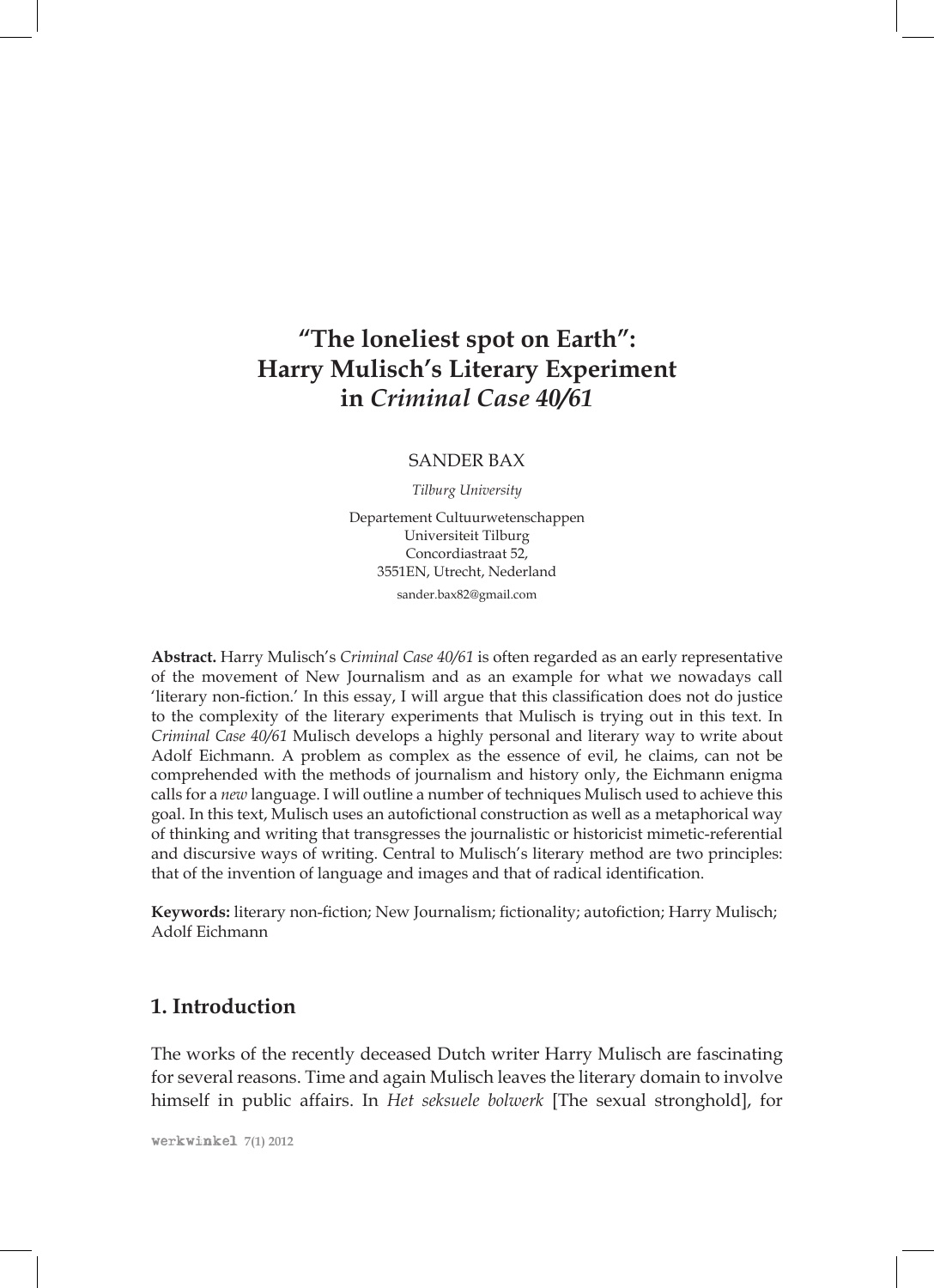34 Sander Bax

instance, he writes extensively on psychoanalysis and in *De compositie van de wereld* [The composition of the world], he presents himself as a philosopher. Readers have often been confused by these texts. Philosophers tend not to take Mulisch's main philosophical work very seriously, leaving its discussion to literary critics. These in turn have trouble with the book as well, because in it, Mulisch is barely manifesting himself in a way that can be called 'literary.' The same inconvenience applies to the category of texts designated as the 'documentaries.' I use this term to refer to the more or less essayistic or journalistic texts that Mulisch wrote between 1961 and 1973. Shortly after his passing, these texts were reprinted in the perhaps rather too monumental collection *Opspraak* [Scandal] (2011). When we focus on these more hybrid texts, we are seeing a much more radical and critical thinker than the Mulisch we have come to know from his appearances in the mass media over the last few years.

In many of the obituaries that appeared in November of 2010 the 'documentary' *De zaak 40/61* (1962) [*Criminal case 40/61* (2005)] was mentioned as one of Mulisch's important texts. It is the only documentary that has acquired a canonical status next to Mulisch's popular novels such as *Twee vrouwen* [Two women] and *De aanslag* [The assault] and acknowledged masterpieces such as *De ontdekking van de hemel* [The discovery of heaven] (1992) and *Siegfried* (2001). The book is challenging for a number of reasons. First of all, there is the importance of the subject matter itself. In *Criminal case 40/61* Mulisch reports on the Eichmann trial that took place in Jerusalem in 1961. Witnessing this trial as an observer, Mulisch reflects extensively on his own position with regard to the Holocaust and on the effects of this horrible event on the world he lives in. Mulisch investigates to what extent the experiences of the Second World War (and specifically the experiences of Auschwitz) are connected to the political situation of his own time. This was one of the first times the young writer (34 years old at the time of the trial) appeared to be concerned with world politics and one of the first times we find him theorizing about historical experience. *Crimial Case 40/61* marks the start of Mulisch's career as a public intellectual (Heynders 2009; Melzer 2003). It is important to emphasize that the chapters of the book were articles that Mulisch first published in the Dutch weekly *Elsevier's weekblad*. To readers of his hitherto hermetic and experimental prose works, the appearance of Mulisch's newspaper articles must have come as a surprise.

It appeared as if literary writer Harry Mulisch had suddenly turned into a journalist. It is for this reason that literary historians regard Mulisch as an early representative of the movement of New Journalism, which was to flourish in the United States shortly thereafter (Johnson 1971; Van den Broek 2003). Furthermore, *Criminal Case 40/61* was to become an important source of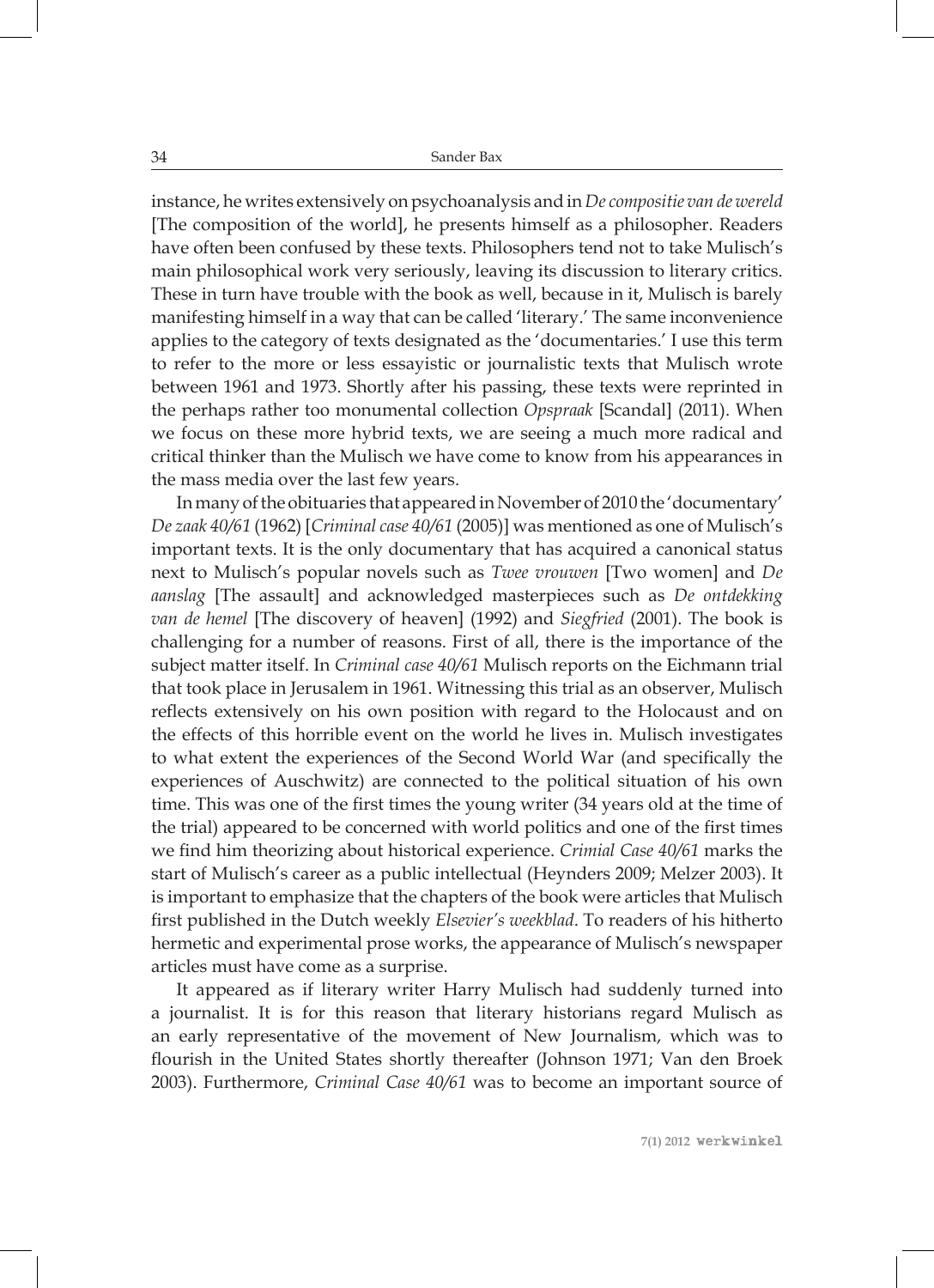inspiration to many writers of what we now tend to call 'literary nonfiction.' In this essay, I will argue that this classification does not do justice to the complexity of the literary experiments that Mulisch is trying out in this text. It will become clear that central to this experiment are the use of fictionality and the importance of the subjectivity of the writer. Both techniques seem to be opposed to the key components of 'literary nonfiction.' This analysis of *Criminal Case 40/61* will make clear how Mulisch dealt with the question of how to write literature about Auschwitz.

#### **2. "A totally different story": Mulisch between literature and journalism**

In the sixties and seventies Mulisch started to incorporate journalistic techniques in his literary publications. In the final chapter of his study *Onveranderlijk veranderlijk*  [Immutable variable], Jos Buurlage compares Mulisch's documentaries with certain characteristics of New Journalism (Buurlage 1999). He compares Norman Mailer's *The Armies of the Night* (1968) to Mulisch's *Bericht aan de rattenkoning* [Message to the rat king] (1966). He concludes that Mulisch makes more intense use of literary techniques: Buurlage eventually does not formulate an answer to the question whether Mulisch's texts belong to New Journalism.<sup>1</sup>

In the remainder of this essay, I want to show that it is hardly possible to answer this question unequivocally. This case shows that even though the writer enters the public space to play the role of a journalist, he still does something totally different there. In *Criminal Case 40/61*, Mulisch may wear the mask of the journalist, but he remains the writer who uses journalistic techniques alongside the techniques of the historian, the philosopher and the literary writer. It is striking that Mulisch scarcely has any opinions on journalism. One of the few times he says something about it is in an interview he gave in 1978. He is hesitant to give his opinion, perhaps because the two friends who are interviewed together with him are themselves journalists: Jan Blokker and Henk Hofland. Mulisch says: "I never wanted a job, and certainly not in journalism. Because I was very well aware that the language of a journalist... But that's a totally different story" (Van Tijn 2007). 2

"A totally different story." It's not clear what exactly Mulisch means here. In *Criminal Case 40/61*, we come across another quotation. At the end of the book he reflects on the importance that the trial has for himself. He says the following about it:

<sup>&</sup>lt;sup>1</sup> Van Manen (2010) presents a detailed comparison of *De zaak 40/61* and *Armies of the Night.*<br><sup>2</sup> "Ik wilde nooit een baan, en zeker niet in de journalistiek. Want ik was me er wel beel c

<sup>&</sup>lt;sup>2</sup> "Ik wilde nooit een baan, en zeker niet in de journalistiek. Want ik was me er wel heel goed van bewust dat het taalgebruik van een journalist... Maar dat is een totaal ander verhaal" [Trans. Hans Verhulst and Sander Bax] (Van Tijn 2007).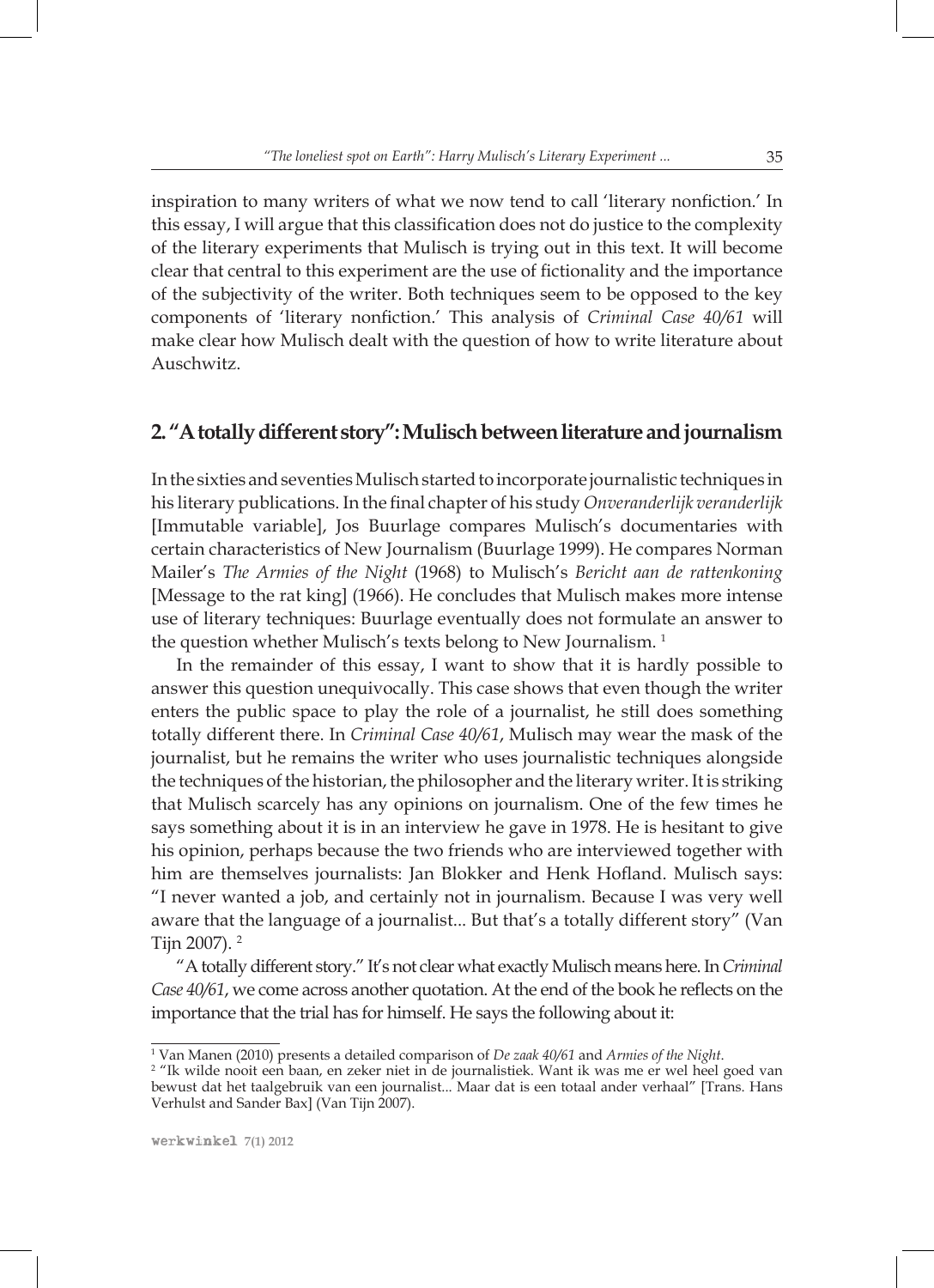What is more: I am not a lawyer or a journalist; I am a writer, the only one to have occupied himself to this extent with Eichmann. I was not invited to write this report, I offered my services myself. The Eichmann case is more about me than I know myself, and this connection goes farther than a thematic link with other work that I have written or will write: together with my work, it points to something I am looking for. (Mulisch 2005: 159) 3

Mulisch presents himself here quite explicitly as a writer. In this context, he emphasizes that he is not working in commission, as a journalist would do, but that he himself chose to write about Eichmann. A second difference between the writer and the journalist refers to the relationship between the author and that which he writes about. A journalist, whether he uses narrative techniques or not, must stick to conventionally defined rules: reliability of facts, objectivity, truth. The literary writer is not obliged to obey these rules. Furthermore, his relationship to the object of research is of a different nature. Mulisch speaks of "something he seeks," "something he is looking for." The most important differences between the journalist and Mulisch precisely hinge on the fact that the writer has more freedom in writing on the subject. He can also use a greater variety of literary techniques, including fictionality. According to Mulisch, this makes it possible to gain a deeper insight into the phenomenon than could be attained through journalism.

So Mulisch stresses that as a writer he writes about the world differently than a journalist would do. With this 'differently' we rub against the concept of the autonomy of literature (Bax 2007). Literary non-fiction may employ narrative techniques and literary style, but it does not use that other important literary element of fiction (Bax 2007: 225-230). Authors of literary non-fiction repeatedly emphasize that in their books nothing is made up, that they write *non*-fiction (Ceelen en Van Bergeijk 2007). Mourits claims that we stumble across a fundamental difference here (Mourits 2008). Whereas the novelist has an enormous amount of freedom in inventing whatever world he wants to invent, the literary nonfiction writer has to stick to reality. Zuiderent points to the same problem in an essay on Westerman's book *Ararat* (2007) (Zuiderent 2008). The core of the matter is that a writer who does not make up anything in his book, brings about a totally different literary effect.

<sup>3</sup> "Bovendien ben ik noch jurist noch journalist, ik ben een schrijver, de enige die zich in deze mate met Eichmann heeft beziggehouden. Ik ben niet uitgenodigd voor deze reportage, ik heb mijzelf aangeboden, de zaak Eichmann heeft meer met mij te maken dan ik zelf weet; en deze relatie gaat verder dan een thematisch verband met ander werk, dat ik heb geschreven of nog zal schrijven: mét mijn werk wijst zij naar iets, dat ik zoek" (Mulisch 1962: 181).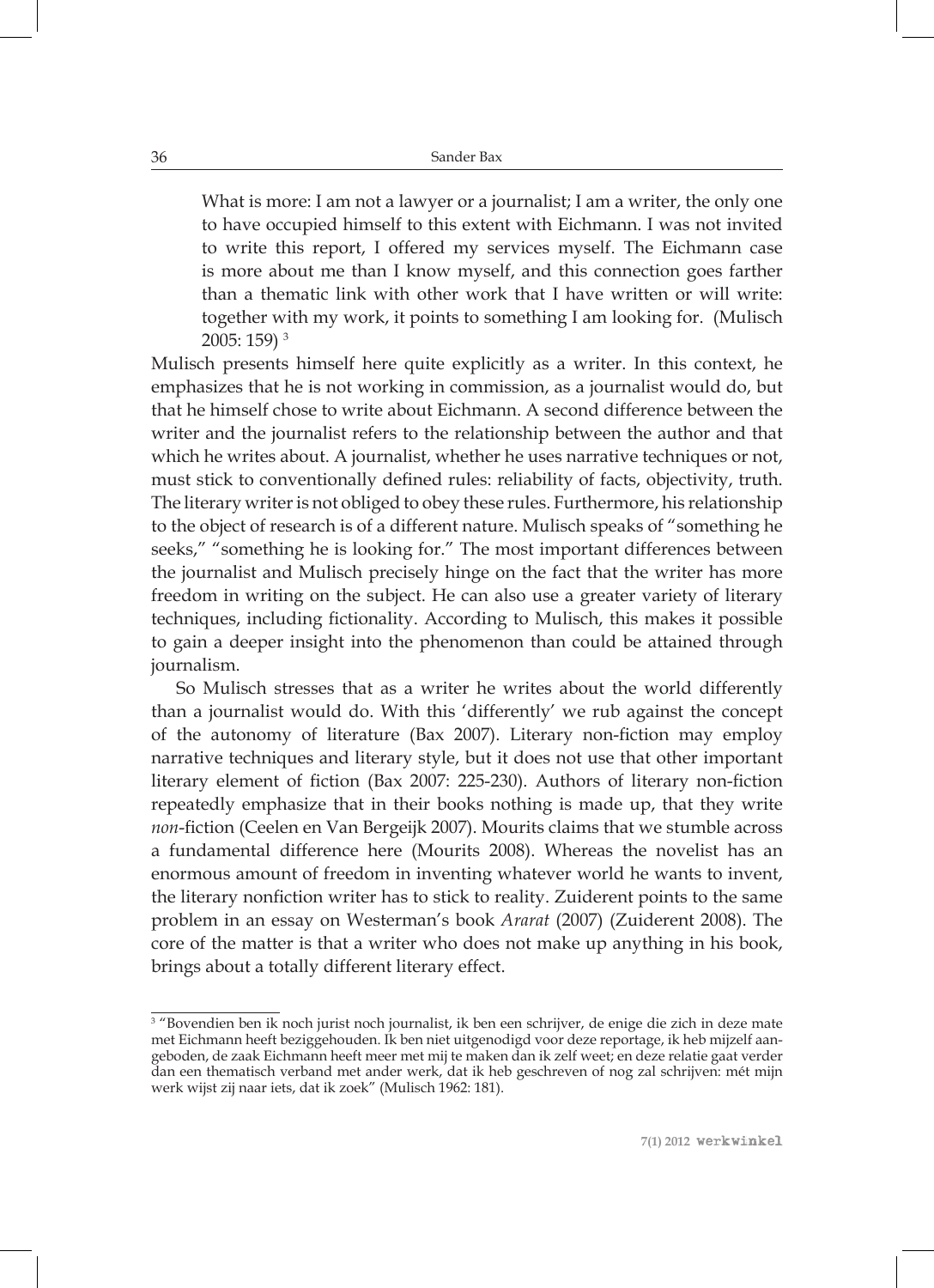Literary non-fiction is not about creating a world, but about representing a world and reflecting on that world. Tom Wolfe claims that New Journalism came into existence at a moment when traditional literature was unable to represent the complex reality of the changing society in the sixties (Wolfe 1973). Wolfe emphasizes the importance of documentation and he invokes the names of writers from the realist (pre-modernist) tradition (Balzac, Dickens, Gogol, Tolstoy) to show that every great novel has an element of representation, documentation and journalism in it (Wolfe 1973: 26-27). It is remarkable that Tom Wolfe should proclaim an innovative literary movement in 1973, but use the more or less oldfashioned nineteenth century realist tradition as a source of inspiration (Bax 2007: 360-379). "My argument is that the genius of any writer – again, in fiction or in nonfiction – will be severely handicapped if he cannot master, or if he abandons, the techniques of realism. The psychological, moral, philosophical, emotional, poetic, visionary […] power of Dickens, Dostoyevsky, Joyce, Mann, Faulkner, is made possible only by the fact that they first wired their work into the main circuit, which is realism" (Wolfe 1973: 49). Although Wolfe mentions Dostoevsky and Mann, two authors that thoroughly influenced Mulisch's authorship, the label realism does not seem to apply to Mulisch's literary work at all, nor to his conception of literature. In the "Manifests" Mulisch publishes in his *Voer voor Psychologen* [Food for Psychologists] (1960), Mulisch opposes the idea that the writer simply reproduces his life experiences on paper. The writer has his most intense experiences while writing: writing literature is an existential activity that will eventually change the writer. The writer does not merely create a fictional world with characters, he creates a world that changes himself. That is why Mulisch says in the first manifesto that writing is something "that happens: on the paper, in the writing. It is reality" (Mulisch 1960: 75). Literature is not a representation of reality, but a reality in itself. Mulisch thus opposes the idea that a novel simply depicts reality. The sixteenth manifesto is consistent with this view. There Mulisch speaks of "the mystical image of the white paper" (Mulisch 1960: 79). There he states that "it is the paper that does the writing" (Mulisch 1960: 79). If we use M.H. Abrams' terminology, Mulisch's conception of literature should be labeled as autonomist or objectivist rather than mimetic (Abrams 1953). The author creates a new world in which the experiences of reality are absorbed and transformed. In their recent work on Willem Frederik Hermans, Frans Ruiter and Wilbert Smulders regard the autonomist view of literature as being based on the assumption that modern literature wants to express 'a truth' without mirroring reality (Ruiter en Smulders 2010). They emphasize the importance of this thesis, which underlies the much-cited study by Abrams, *The Mirror and the Lamp*. In the course of the nineteenth century, literature loses its mirror function and becomes

werkwinkel **7(1) 2012**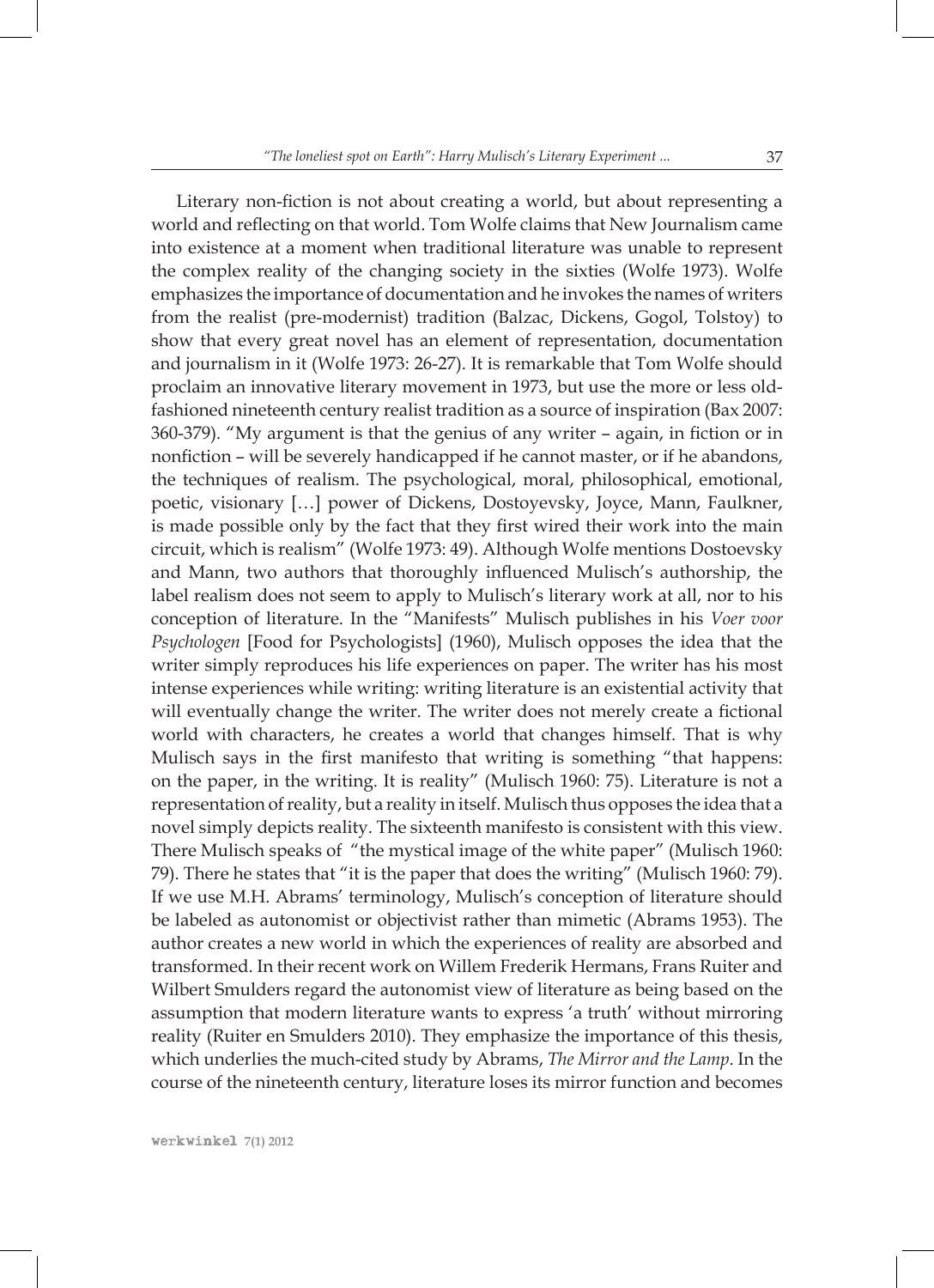a 'lamp.' Literature loses its faith in its ability to represent reality as closely as possible. It realizes that it is itself the subject that creates a reality. At that point in time, the problem of the *detour* comes to light: literature responds to society only indirectly, as an autonomous object.

Ruiter and Smulders find that the essence of literary form is "its game element" or "the 'as if'-character of literature" (Ruiter en Smulders 2010: 17). In fiction, it is possible to create without rules. Therefore, in modern times literature (gradually) becomes "the social domain [...] in which a game can be played with reality using the imagination, a game that leaves out of the equation all kinds of values from other social areas" (Ruiter en Smulders 2010: 17). In the mirror of imagination man can live the freedom that in social life encounters moral and legal boundaries.

From the perspective of the autonomy of literature, literature has a separate status because it is the domain of freedom: writers have the freedom to create a world (for themselves). Writers of literary non-fiction do not have this freedom: the world they describe ought to be a true reflection of events that occurred in the extra-literary reality. These writers can perhaps borrow techniques from the literary writer, but they can never make use of the same freedom of creation. The possibility of using narrative and stylistic techniques may be liberating for a journalist, but for a writer who is going to do journalistic work, it must initially feel like a limitation.

This is what Harry Mulisch must have experienced when in 1961 he traveled to Jerusalem in order to report on the Eichmann trial. He laid down the experiences he gained during this trial in a complex, hybrid text that contains elements of journalism, essays, philosophy and literature at the same time. This text started off a period in his work in which he repeatedly emphasized that the literary writer had to be concerned with current events. *Criminal Case 40/61* thus marks a decisive turning point in Mulisch's career as a writer. On the one hand, he felt as a writer he had to give up some of the freedoms that of the autonomy of literature, on the other, however, he (in *Criminal Case 40/61*) is constantly oscillating between reporting facts and interpretations and doing something totally different: writing literature.

#### **3. "A stranger in Babylon": Journalism in** *Criminal Case 40/61*

The book *Criminal Case 40/61* contains twelve articles that were published in *Elsevier's Magazine* between March and September 1961, along with two longer pieces in which Mulisch keeps a diary of his stay in Jerusalem. The diary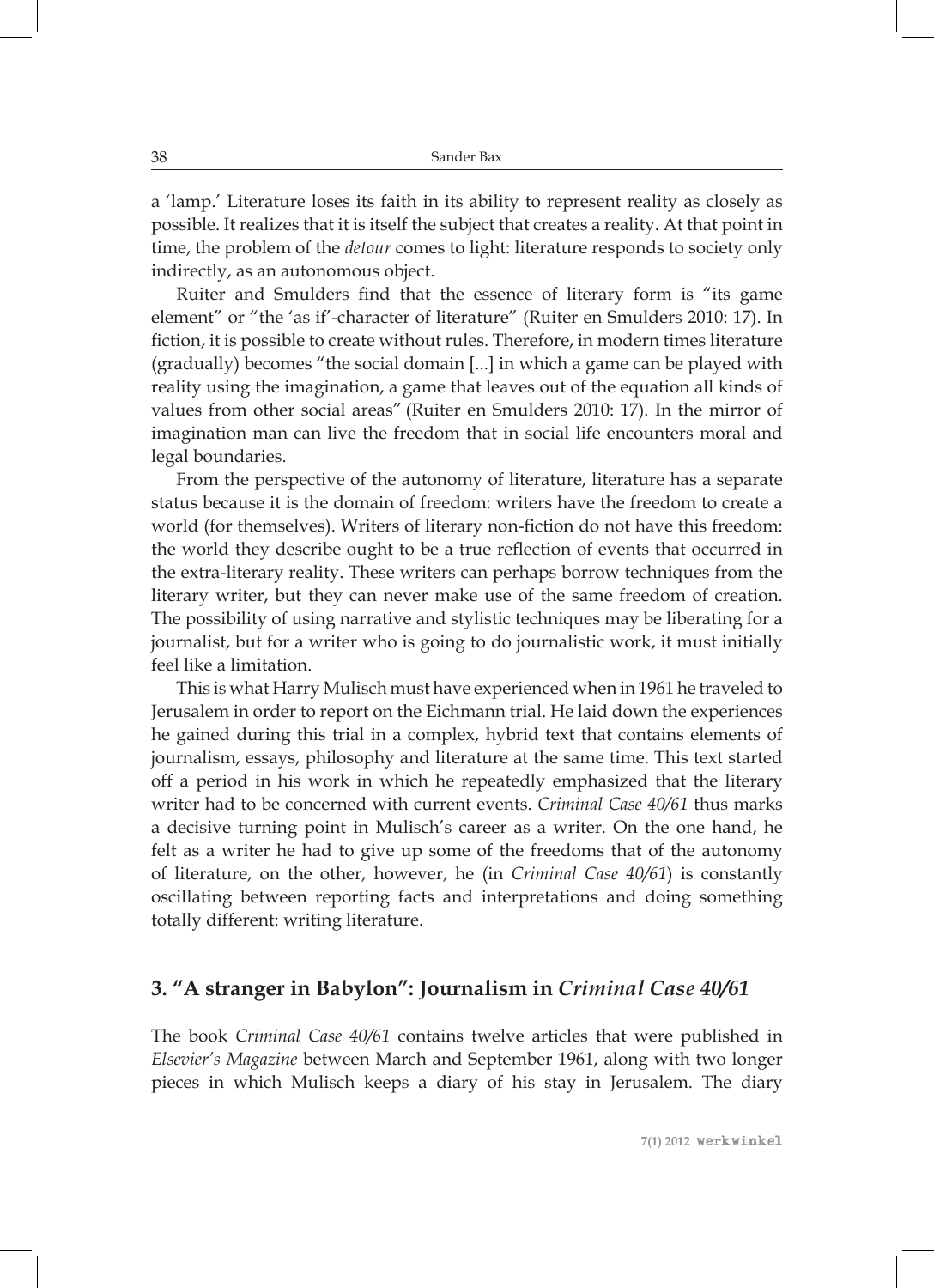passages in particular contain a lot of fragments we would easily consider to be journalistic. Mulisch reflects on this change in his writing style. On one of the first nights of the trial he has to report to the Netherlands by telegraph, but he cannot deal with the experienced journalists. "At home at summits and in revolutions, most appeared to be at ease in the shouting and pushing, but for a simple writer this was awful. Used to taking his manuscripts comfortably through the sun to his publisher, who welcomes him with a glass of sherry, he now had to push Poles and Brazilians aside and hit his fist on the table to get Israeli operators to work" (Mulisch 2005: 36). This 'sherry-drinking' writer initially does not feel at ease in the journalistic chaos, but nevertheless he joins the game voluntarily and enthusiastically. It is especially in the diary passages that Mulisch narrates his development as a 'reporter.' He described his first few days in the building where the trial is held.

Then I can see the madhouse in full operation. Reporters and military personnel are running in and out the building, girls are carrying cases with orange juice, workers are hoisting incomprehensible machines up into the windows. Inside, too, they are still putting in the finishing touches. A post office has already been furnished. In the press room, which looks like a classroom for four hundred students, TV sets are being installed, on which the trial will be shown uninterruptedly. I am walking around like a stranger in Babylon. (Mulisch 2005: 33) 4

At the beginning of the text, the writer presents himself as a 'foreigner' who does not quite fit into the scene where he finds himself. Yet, in the passages that follow, he presents a comprehensive report of the trial. He behaves like other journalists. He speaks with colleagues about the progress of the trial and he occasionally manages to speak to main actors (such as Eichmann's assistant solicitor and prosecutor Hausner). In June, he seems to feel completely fine: "I am quickly becoming a real reporter: I can now even offer a world premiere. As one will see in a moment, it may even be called a cosmic premiere. I have succeeded in obtaining a half-hour access to Eichmann's autobiography, which he wrote during his time in prison" (Mulisch 2005: 133).

Unlike the average journalist, Mulisch reserves a lot of room in his diaries for controversial observations, such as political and philosophical interpretations and for autobiographical accounts of his experiences alongside the trial. These

<sup>4</sup> "Dan is het gekkenhuis in volle werking zichtbaar. Journalisten en militairen hollen het gebouw in en uit, meisjes sjouwen met kisten sinaasappelsap, arbeiders hijsen onbegrijpelijke machines de ramen in. Ook binnen wordt overal nog getimmerd. Post-, telegraaf- en telefoonkantoor zijn al ingericht; in de perszaal, die er uitziet als een schoolklas voor vierhonderd leerlingen, worden televisietoestellen geïnstalleerd, waarop het proces onafgebroken zichtbaar zal zijn. Ik loop rond als een vreemdeling in Babylon" (Mulisch 1962: 37).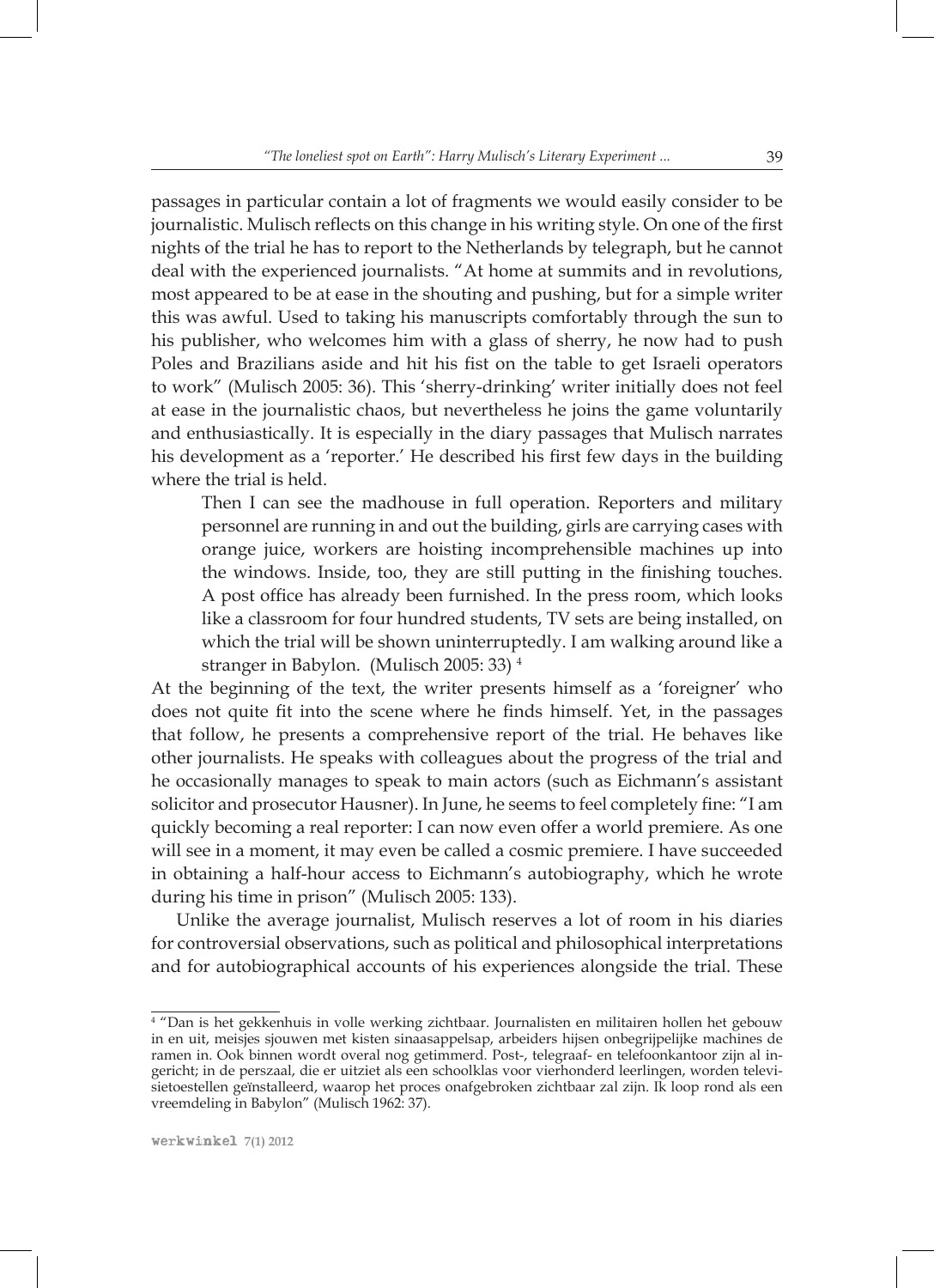diary passages create the picture of a writer teetering between his old identity as a writer and his 'new' identity as a reporter. This development doesn't take place overnight. Mulisch shows this by doing what we expect from a writer: he reports on his wonder from a distance.

In 1961, Mulisch describes his development as a journalist somewhat hesitantly; four years later, he presents it as the most natural thing in the world. When he learned that Eichmann was arrested, he immediately knew that he wanted to report on the trial. "That's it! That same day I stood on the steps of *Het Parool*. But the editor-in-chief didn't want to receive me until the following week. Ten minutes later I was in the office of the editor-in-chief of *De Volkskrant*. He had just contracted someone else to cover the process in Israel, but he took the phone and called *Elseviers Weekblad*, where half an hour later the case was settled within five minutes" (Mulisch 1966: 26).

Mulisch writes this at the beginning of *Message to the Rat King*. It presents a totally different writer than the one we have come to know from the passages from *Criminal Case 40/61* quoted earlier. The first-person narrator from this later 'documentary' is an observing, detached writer who is trying to become a reporter, sometimes reluctantly, while the first-person narrator in *Message to the Rat King* wants to emphasize how quickly he reacted to the latest news and how easily he moved in circles of newspaper editors. Although both first-person narrators may be regarded as representations of the committed writer Harry Mulisch, there is quite a bit of difference between the two.

It is important to reflect on who is speaking in these documentary texts. Because it is a journalistic essay or text, we tend to easily equate the first-person narrator with the author Harry Mulisch. But as we have seen above, we should keep the subtle differences between the texts in mind. Buurlage (1999) has shown that the author of the 'documentaries' uses several narrative techniques that the novelist has at his disposal. In these texts, Buurlage distinguishes several constructed narrators and characters: "Mulisch has created a picaresque Mulisch, of whom no assessment can be made with certainty how close it is to the author. The picaro contributes to the destabilization: how seriously should the reader take his remarks?" (Buurlage 1999: 120).

Buurlage is right in emphasizing the constructed nature of the narrative voice in these 'documentaries,' he also rightly notes that Mulisch makes extensive use of literary techniques in these texts. Mulisch's compositions are 'labyrinthic,' they give the readers a lot more freedom to find their way into the book. Another main difference is that he interprets the actual events in a broader philosophical or cultural-historical context. According to Buurlage, these texts are written to create so much confusion in the reader that he starts reflecting on his own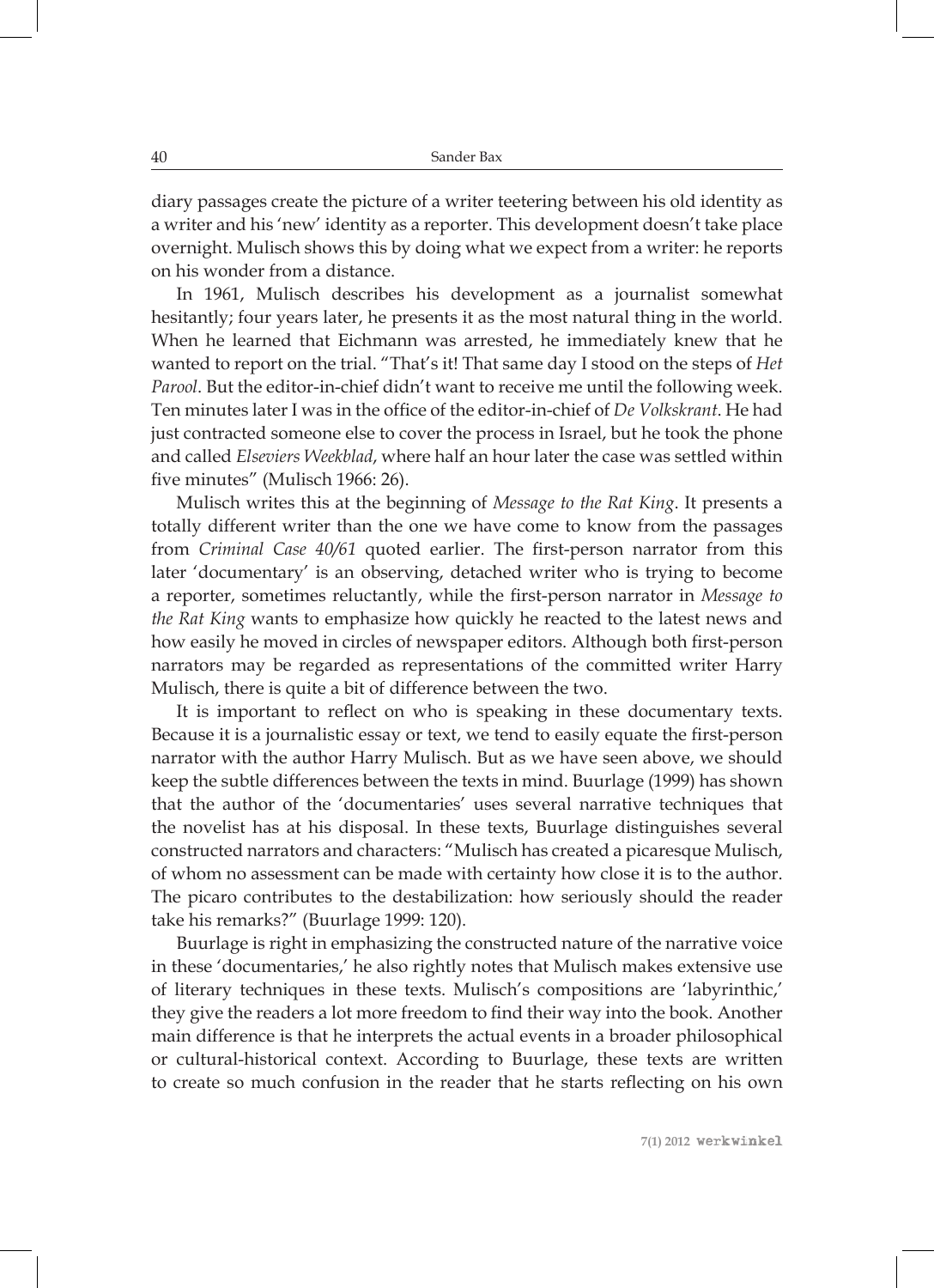conventional and fixed worldview. In observing this, however, Buurlage fails to do justice to the fact that in these texts a narrator is speaking who wants to make real and relevant statements (observations) about the current events he is describing. I regard Mulisch's use of narrative techniques as an essential part of what the author wants to get across to us. In this case, I would prefer to speak of a first-person narrator called Harry Mulisch, which we can regard as a fictional construction by the author Mulisch (Heynders 2010). These autofictional passages can be read as reflections of the author on his own authorship, particularly on his new role as a public writer.

### **4. "I can only speak in images": Writing about Eichmann**

Rather than calling Mulisch a picaresque writer, I would like to speak of 'chameleonesque authorship.' In the various chapters of *Criminal Case 40/61*, Mulisch continuously uses different registers. The text can be considered as an amalgam of various genres, in which news reports, history, essays, philosophy and poetic theory are intertwined. 5 I will illustrate this with a brief analysis of the opening pages of the book. Mulisch starts with the "The Verdict and the Execution," a chapter in which he places the Eichmann trial in the wider context of "a lonely man, face to face with his destruction" (Mulisch 2005: 9). He starts off by describing the trial as a meeting: "we people [...] meet [...] the most merciless image of the existence of reality" (Mulisch 2005: 9). In this introduction, Mulisch combines a number of motifs such as destruction, reality and death that we also find in previous books like *Het stenen bruidsbed* (1959) [*The Stone Bridal Bed* (1962)] and *Tanchelijn* (1960). This makes clear that Eichmann represents something this writer recognizes as a problem that he wants to approach in a literary way.

Who is it that is speaking to us in the first few pages of this 'documentary'? It is certainly not a journalist. For that to be the case, this text is colored too much by subjective interpretation. The voice of this first-person narrator resembles that of the first-person narrator of *Voer voor psychologen*. In these first few pages, we meet a writer who uses all kinds of literary techniques to paint a picture of Eichmann. Quite illustrative of the freedom he allows himself is the often criticized second chapter, in which Mulisch makes use of a rather kitschy trope: he cuts a photo of Eichmann's head in half, thus creating 'two Eichmanns' (emerging when each half is combined with its mirror-image). These two characters are subsequently contrasted as 'the killer' and 'his conscience.'

<sup>5</sup> For a convincing defense of this position, see Van Manen (2010).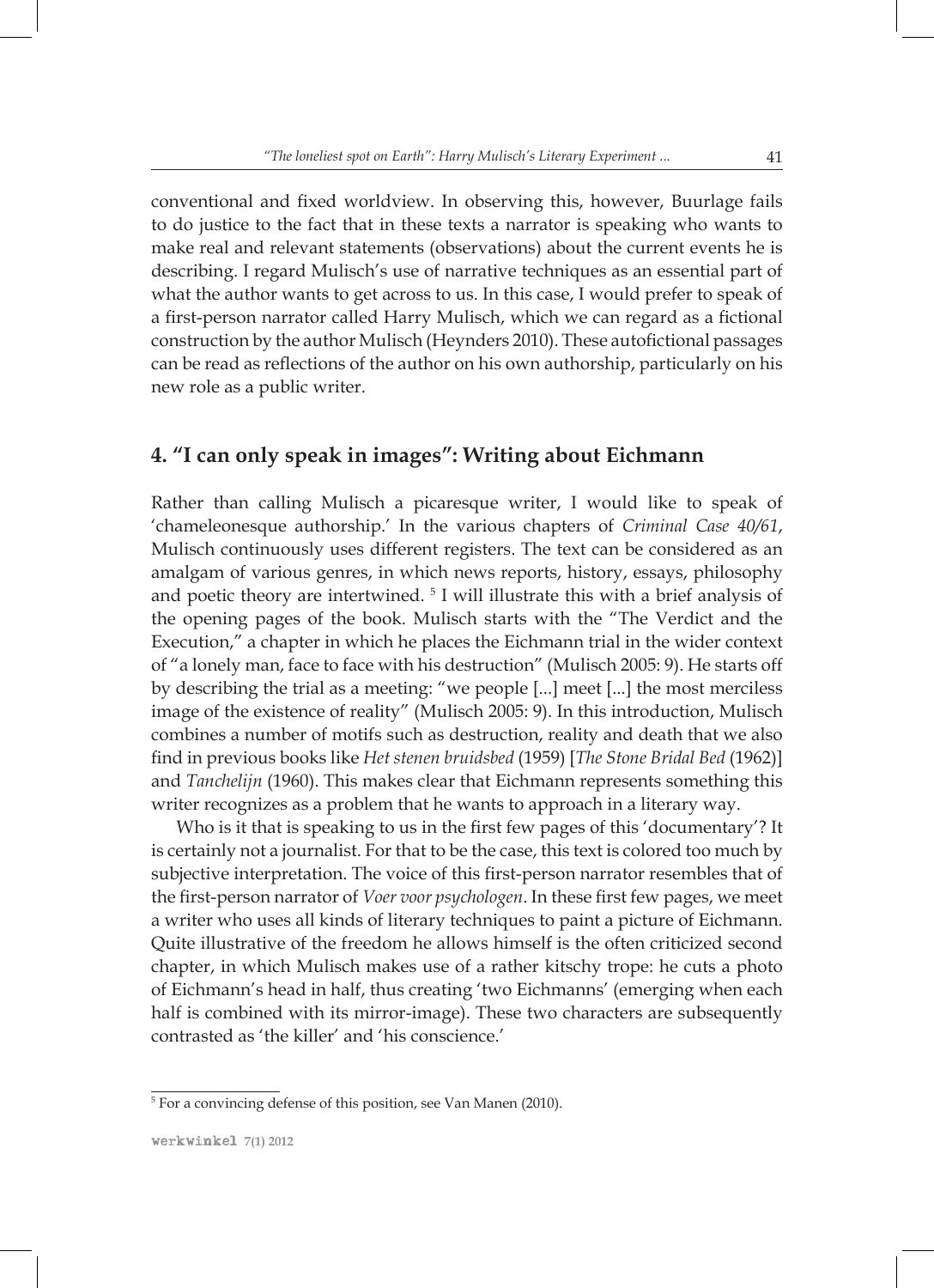That is why I believe we will be getting closer to the truth if we see the *witness* in figure 3. Figure 3 is the face that sees what the man in figure 2 does. Figure 2 is the slick, unmoved, merciless face of the killer; figure 3 is the face that observes the killing, filled with horror. Or: if figure 2 is Eichmann, then figure 3 is the face of the world watching him at work. Returning to Eichmann's real face: the right-hand side is the part on which his crimes have had an effect, the side of the heart; the left-hand side is the part that committed the crimes. (Mulisch 2005: 14)  $^6$ 

Undoubtedly, the author is aware of the scientific inaccuracy of this 'psychological' analysis of Eichmann. He uses this little mind game as a literary image that shows the reader what is central to his interpretation of this man: Eichmann once was an ordinary man, but in the course of the war he became totally dehumanized. And it is this change that is the mystery that Mulisch wants to resolve. In the brutal killer, the man he once was is in some way still present. In this sense, rather similar to Norman Corinth, the main character in *The Stone Bridal Bed,* Mulisch regards Eichmann as a man who carries his war trauma as a wound in his face. Here, at the beginning of his account of the Eichmann Trial, Mulisch approaches the defendant in exactly the same way he approaches the characters in his novels.

In the third chapter, we hear a different voice: Mulisch presents himself as an apparently objective historian or biographer. However, at the same time he points out the inadequacy of the method he is employing here. The third chapter is called "Biography of a German." Mulisch uses historicizing descriptions alongside passages in which he interprets Eichmann's deeds. At one point, he asks why Eichmann was devoted to Judaism in his youth. He proposes a few complex answers to this question, but hastens to add: "I know I am being vague and mysterious – but speaking more clearly here would be more deceitful" (Mulisch 2005: 18). Later he wonders whether the mass murders resulted from Eichmann's desire:

Will we get one step, one tiny step, closer to the truth by saying that he *wanted* something like this? Not exactly this, but something like this: a blood wedding with Jewry, which in any case meant his own extermination, a piece of disgusting excrement – I beg your pardon, but I can only speak in images. What made Eichmann tick was at most an image, not an idea.

<sup>6</sup> "Daarom geloof ik dat wij dichter bij de waarheid komen, wanneer wij in afbeelding 3 de *getuige* zien. Afbeelding 3 is het gezicht dat ziet, wat de man van afbeelding 2 doet. Afbeelding 2 is het gladde, onbewogen meedogenloze gezicht van de moordenaar, afbeelding 3 is het gezicht dat er vertrokken van afschuw naar kijkt. Of anders gezegd: als afbeelding 2 Eichmann zou zijn, dan is afbeelding 3 het gezicht van de wereld, die hem aan het werk ziet. Om terug te keren tot Eichmanns werkelijke gezicht: de rechterhelft [afbeelding 3 – S.B.] is het deel, waar zijn daden uitwerking op hem hebben gehad, de kant van het hart, de linkerhelft is het deel, dat ze bedreven heeft" (Mulisch 1962: 17).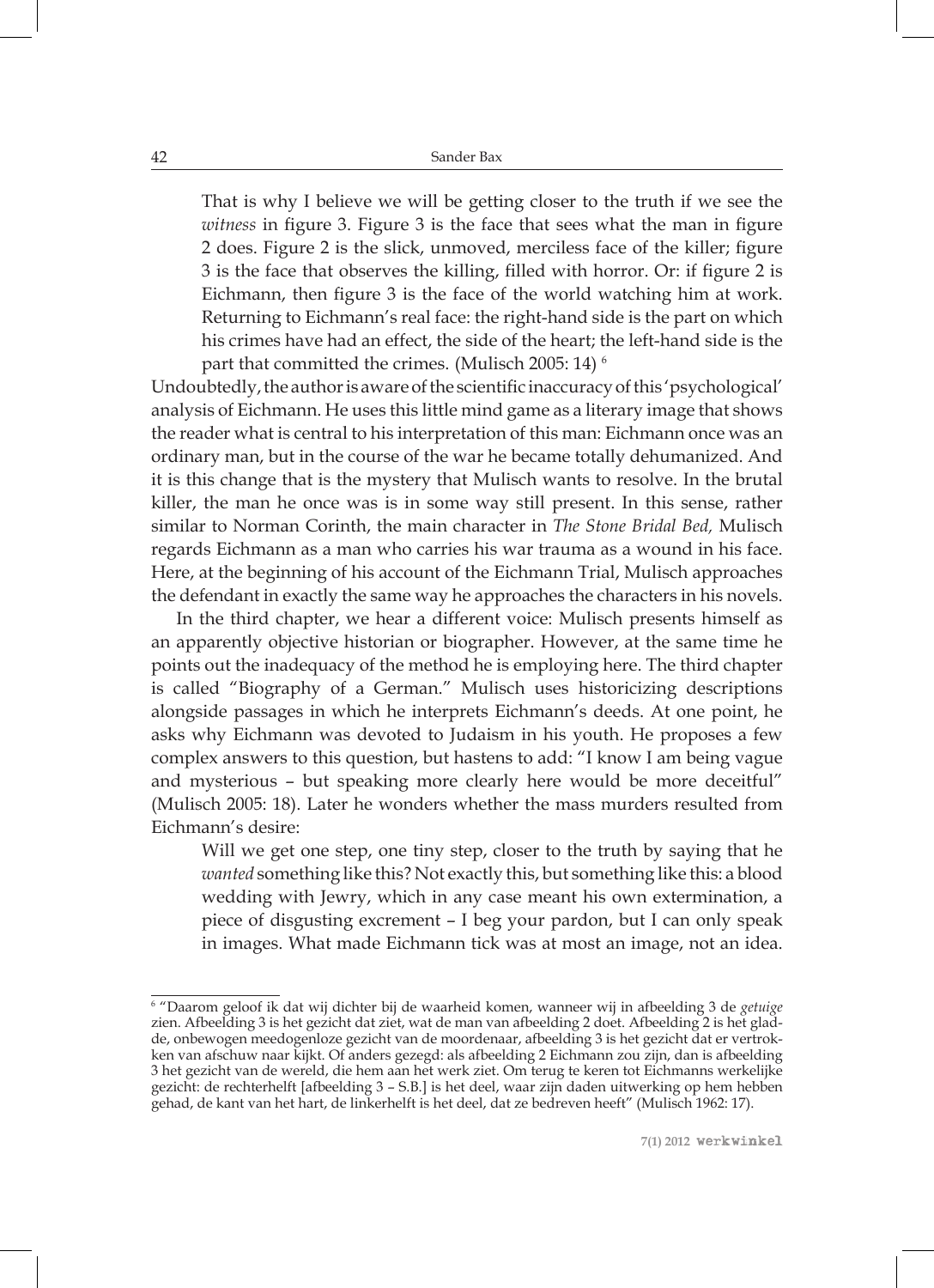Even at that, an image that will remain in the darkness forever because it is darkness." (Mulisch 2005: 19) 7

If I were to paraphrase these two passages, it might run something like (they would come down to something like): we can speak clearly on matters that are clear (such as the known facts of Eichmann's biography), but we need another, more complex language to speak of the things that puzzle us (the motives and mental development of Eichmann). The journalist or historian, who gives a clear answer, is deceiving himself if he thinks he has got at the truth of the matter. To penetrate more deeply into the problem of Eichmann, another language is needed. In this book, Mulisch is looking for that language, looking for a way to understand what cannot be understood. The second quotation makes clear that the language that is needed will have to be a literary language (a language of images), which digs deeper than the language of the historian or journalistic description. Mulisch uses a number of key concepts, "not this but something like this," "no idea, but a picture." From these observations, we can deduce that the literary language that Mulisch refers to is not mimetic, but metaphorical, and thus indirect and inadequate. He states that it is an image "that will stay in the darkness for ever." The truth about Eichmann cannot simply be described; the writer can only show its incomprehensibility.

The first three chapters of *Criminal Case 40/61* show why it is essential that Mulisch looked into this matter as a writer and not as a journalist or a historian. In order to understand Eichmann it is necessary for the writer to be experimental and open. Mulisch's account of the Eichmann trial – as so many of Mulisch's texts – is a literary experiment. The author identifies completely with that which he is writing about and is constantly looking for a writing style that does justice to the complexity of it. While journalist and historians write down their commentary after things have happened, literary writers have the freedom to let the text happen while they are writing. This not only holds for Mulisch's novels, it also holds for his seemingly journalistic texts. In the course of writing the experimental *Criminal Case 40/61*, Mulisch finds out that the only way to understand Eichmann is by radical identification.

<sup>7</sup> "Komen wij de waarheid misschien een stapje, een heel klein stapje nader door te zeggen, dat hij iets als dit heeft *gewild*? Niet dit, maar iets als dit: een bloedbruiloft met het jodendom die in elk geval zijn eigen vernietiging inhield, een walgelijk exkrement - ik vraag exkuus, ik kan alleen in beelden spreken: ook wat Eichmann dreef, was hoogstens een beeld, geen gedachte. En dan nog een beeld, dat voorgoed in het duister zal blijven, omdat het duisternis is" (Mulisch 1962: 21).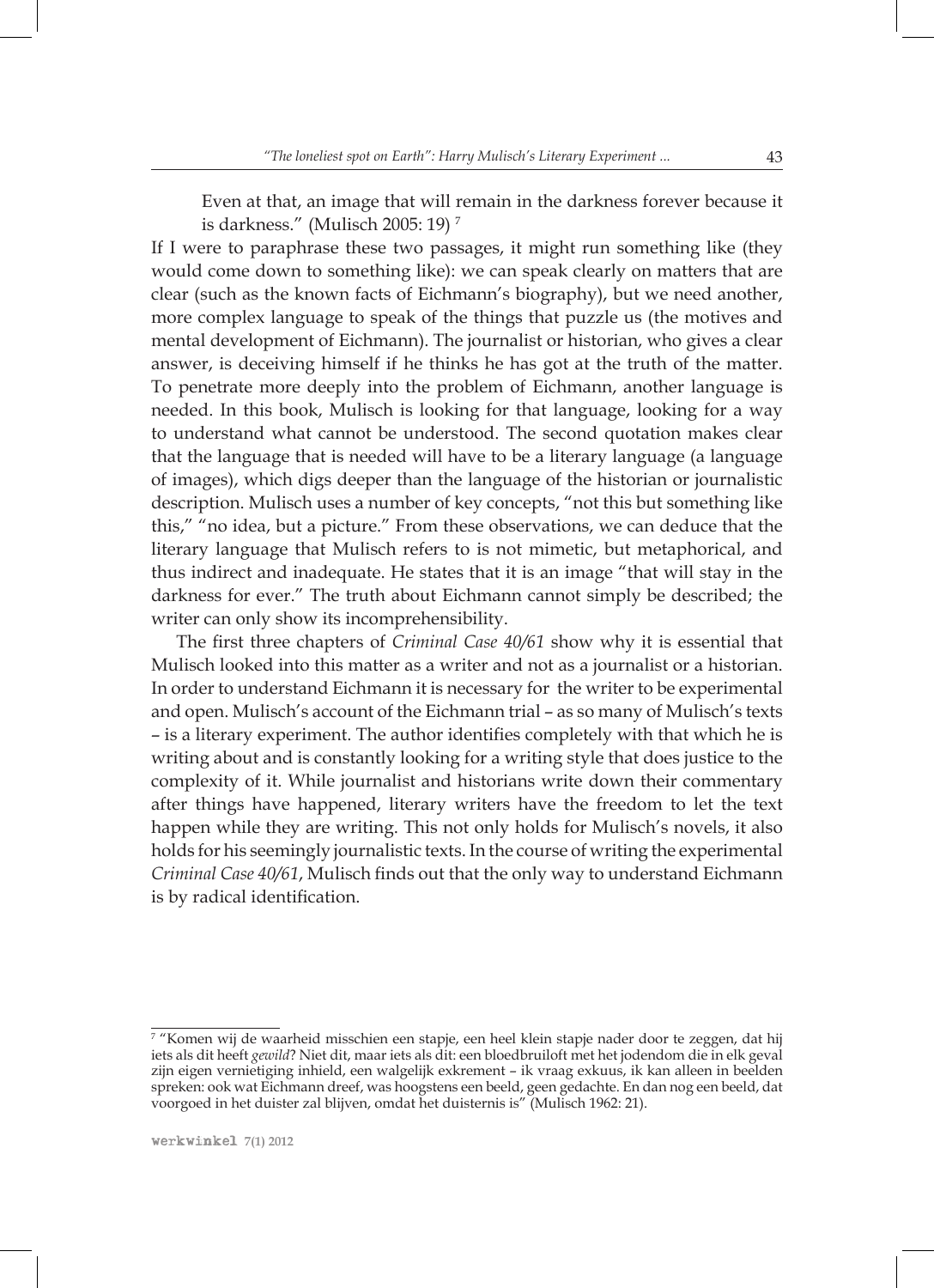### **5. "A revelation in a world of machines": Mulisch's analysis of Eichmann**

In the chapters "The Horror and Its Depiction" and "The Horror and Its Origin," "The Order as Fate" and "The Ideal of Psycho-Technology" Mulisch elaborates on this method of radical identification. The four chapters can be read as an analysis of Eichmann in four steps. Central to these chapters is the connection between the artist and the mass murderer (Hitler, Eichmann). In "The Horror and Its Depiction," Mulisch posits the thesis that the horror has already been represented by artists before it actually occurred. Mulisch describes a literary tradition that had already sketched the images of the evil to come. This tradition starts with De Sade, or Goethe's *Faust*, then moves through German Romanticism (especially E.T.A. Hoffmann's *Der Sandmann*), Lautreamont, Nietzsche (the first victim of the Nazis), Baudelaire, Heinrich Mann and André Breton. The first thing Mulisch does is to declare his solidarity with these writers: "I am their colleague. Writing something and doing something makes exactly all the difference in the world. [...] It is important to know how the portrayers of an artistically destroyed world relate to a world destroyer" (Mulisch 2005: 91).

Mulisch firmly speaks of it making "all the difference in the world." But we can ask ourselves how sure he really is about that. By bringing the artist so directly in touch with the ultimate destroyer, he is taking the risk of coinciding with this destroyer. How does an artistically destroyed world relate to the factually destroyed world? To justify this difference, Mulisch brings the autonomy of literature to mind, which I discussed earlier. *Writing* something is completely different from *doing* something. *Writing* is indirect, reflective and therefore a beacon against the violence in reality; *doing* on the other hand, is direct, aggressive and dangerous. Thanks to his talent, the literary writer can permit himself to represent evil. When a man has no artistic talent, like Hitler, this will lead to catastrophe. "So it boils down to this: Hitler's world was depicted before its arrival by 'opponents.' Since they had depicted it, they were in a position to be opponents. Their talent saved them. Less gifted brothers such as Hitler himself could only rid themselves of their nostalgia through actual destruction" (Mulisch 2005: 92).

Mulisch wants to find out what the artists were actually portraying. They were writing to resist something they feared. In the German film *Das Cabinet des Doktor Caligari* (1920), based on the aforementioned *Der Sandmann*, scientist Dr. Caligari hypnotizes the medium Cesare to make him carry out a great many murders. In the fictitious person of Dr. Caligari, Mulisch sees a picture of Hitler,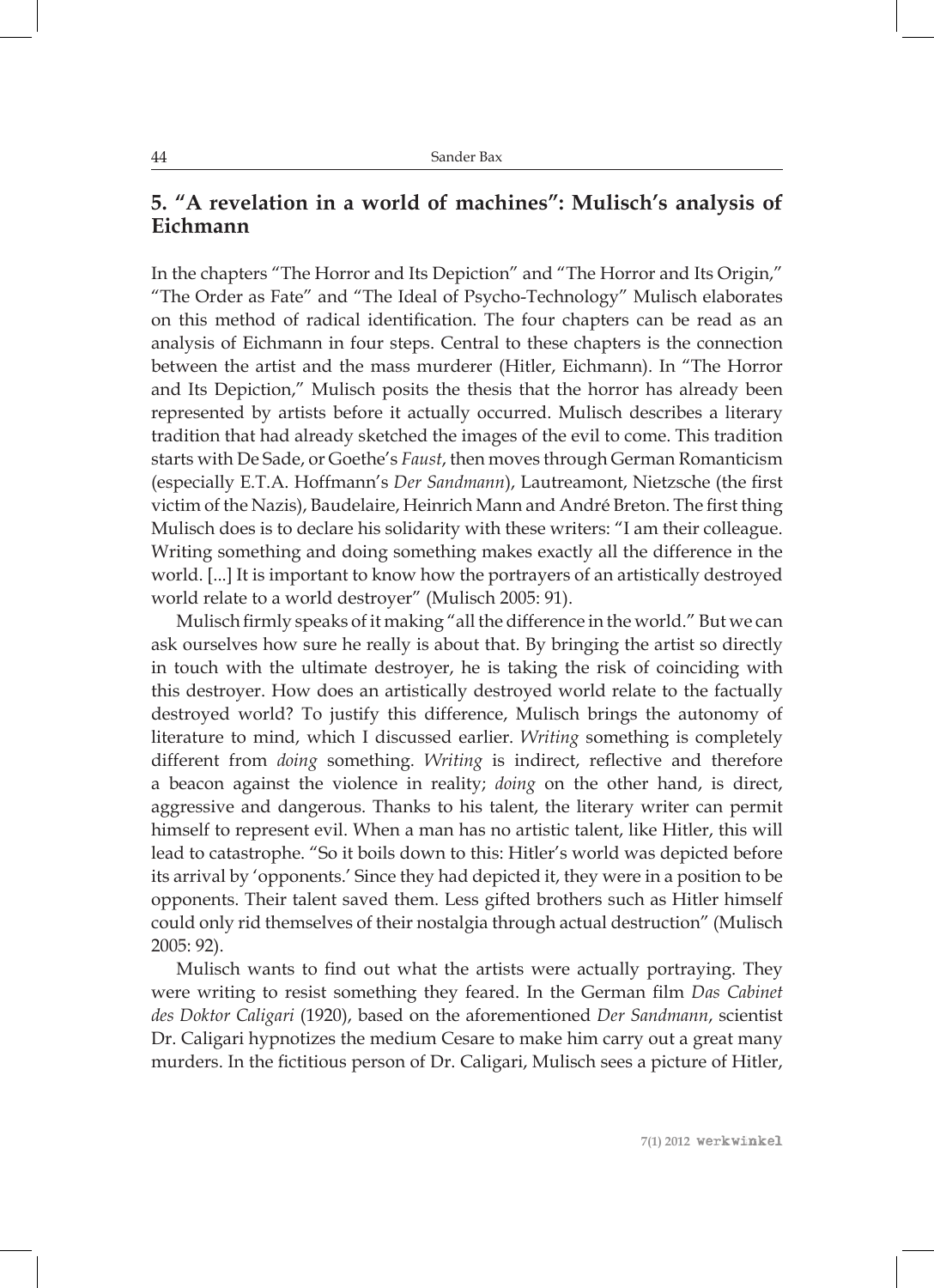in Cesare he sees the portrait of Himmler, but Eichmann is missing. <sup>8</sup> Himmler was a hypnotized believer of the Nazi Ideology. Eichmann, on the other hand:

He was not particularly interested in Hitler. He just obeyed. The medium must believe in the hypnotizer, but Eichmann was a medium without belief or hypnosis. Himmler believed in Hitler, but Eichmann believed in 'the order.' Himmler would not have believed in anyone else, but Eichmann would have obeyed any other person easily as well. When no more orders came, he immediately changed into a 'peaceable citizen,' as Servatius so rightly remarked.

He represents the difference between the artist and the murderer. And if I said earlier objects of art foreshadow future events, then I will say now that Eichmann did not foreshadow anything, because he is not *what* the artists wrote *about*, but *why* they wrote: the new element they felt was approaching and about which they worried, and that enabled the celluloid Caligari finally to become a true Hitler – a symbol of 'progress.' (Mulisch  $2005:93$ <sup>9</sup>

This quotation summarizes the first step in Mulisch's interpretation of Eichmann. First, he states that we should not see Eichmann as the faithful disciple of Hitler. He was not brainwashed by Hitler, but rather was someone who would have followed any leader blindly. This is evident from the fact that he stopped committing crimes as soon as the order ceased to exist. Mulisch concludes from this that he was not captivated by the doctrine of National Socialism. People like Himmler get carried away by a political ideology: they have such a strong belief in their leader that they lose their common sense. This is dangerous, but it can be fought against. People like Eichmann, on the other hand, are not carried away by adoration but slavishly follow the leader, without taking responsibility for their own actions. This is what Mulisch sees as the new element that romantic artists felt was approaching.

A well-trained literary historian will have no difficulty showing the inadequacies in Mulisch's literary-historical account. But that does not diminish the power of the image he uses. Neither does it detract from what Mulisch wants

<sup>8</sup> See also Kracauer (1947).

<sup>9</sup> "Hij interesseerde zich niet erg voor Hitler. Hij gehoorzaamde alleen. Het medium moet geloof hebben in de hypnotiseur, maar Eichmann was een medium zonder geloof of hypnose. Himmler geloofde in Hitler, maar Eichmann alleen aan het bevel. Himmler zou in niemand anders geloofd hebben, maar Eichmann zou ook ieder ander hebben gehoorzaamd. Toen er geen bevelen meer kwamen, veranderde hij op slag in een 'vreedzaam burger,' zoals Servatius zeer juist heeft opgemerkt.

Hij is het verschil tussen de kunstenaar en de moordenaar. En als ik gezegd heb, dat kunstwerken de schaduwen zijn die komende gebeurtenissen vooruitwerpen, dan zeg ik nu, dat Eichmann geen schaduw geworpen heeft, omdat hij niet is waarover de kunstenaars schreven, maar waarom zij schreven: het nieuwe element, dat zij verontrust voelden naderen, en dat de papieren Caligari als een werkelijke Hitler pas mogelijk maakte – het symbool van de 'vooruitgang'" (Mulisch 1962: 105).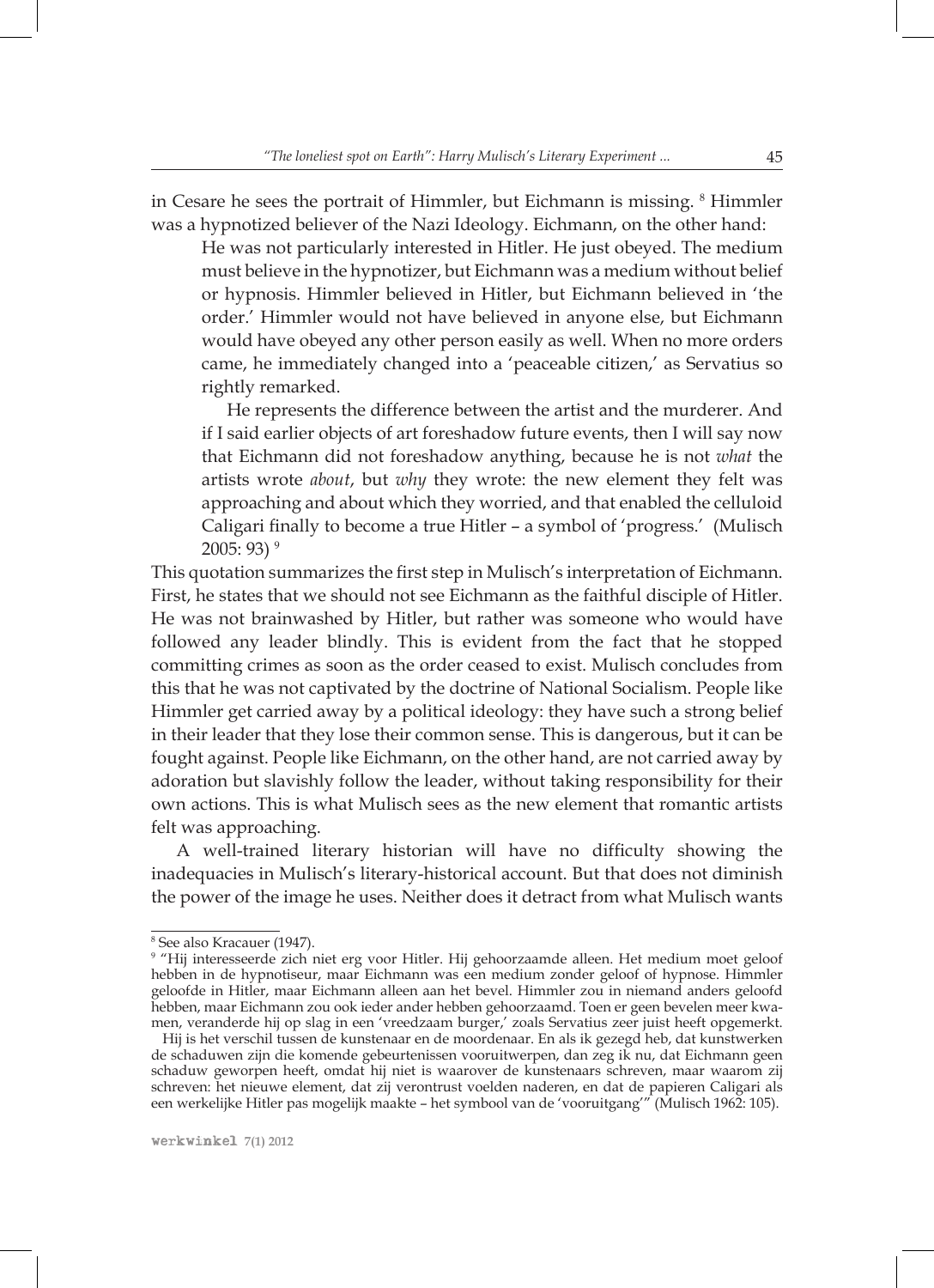to communicate through this image: that he himself, here, at this place in the text, formulates a crucial insight. Relating Hitler and Eichmann to Hoffmann's literary work, helps him understand how people can be turned into machines. It is the metaphor he uses that makes him arrive at this conclusion. He compares the triad of Hitler, Himmler and Eichmann to Caligari and Cesare, but finds the third character missing (which he will encounter later on in the text).

It is important to notice that Mulisch uses a literary text as a metaphor here. By reading the text as a representation of the future reality, Mulisch becomes aware of a possible order of that reality. It goes without saying that this method of interpretation would not fit the objectivist journalist or the scientific historian. It is one of the techniques that only a literary writer can allow himself to use. Writing *Criminal Case 40/61*, Mulisch discovers the phenomenon of the human machine, which will be central to the literary oeuvre he would produce in the years to come. The detour of E.T.A. Hoffmann mainly serves to illustrate how literary narratives construct meaning from complex situations in reality. This meaning cannot be logical or analytical, but it can be regarded as metaphorical or post-logical (Mulisch 1980).

Before Mulisch continues his analysis of Eichmann, he takes an intermediate step in the chapter "The Horror and Its Origins." Hitler founded his delusions on elements of German culture (in particular on Nietzsche and Wagner). This again brings to mind the relationship between the artist and the politician. Mulisch concludes that Hitler did not steal the ideas of Nietzsche, but only appropriated the image of the *Übermensch*. Hitler's passion was not the result of years of study, but rather derived from "a mystical revelation. He did not read or think. He knew" (Mulisch 2005: 111). In the remainder of the chapter, Mulisch reads Hitler's *Mein Kampf* from the perspective of the mythical schemas Joseph Campbell explained in his study *The Hero with a Thousand Faces* (1949). Mulisch shows how Hitler described his own life as that of the traditional mythical hero. In Hitler the idea awakens that he is a mythical hero with a divine mission.

In "The Order as Fate" Mulisch resumes his analysis of Eichmann. He distinguishes three categories of mass murderers. The first category consist of people like Hitler himself: the leader with a 'divine' mission. The second category consists of hypnotized believers, such as Himmler. Eichmann belongs to a third, even more frightening, category. Eichmann did not believe in the Nazi mythology and was in fact fascinated by Judaism. Eichmann's actions, therefore, did not spring from faith but from a belief in 'The Order.' "Eichmann followed the priest's orders, which he knew to be false. He would never have given such orders himself, he says (no doubt truthfully), but since he was in a position of *receiving* them, he had to obey them" (Mulisch 2005: 111).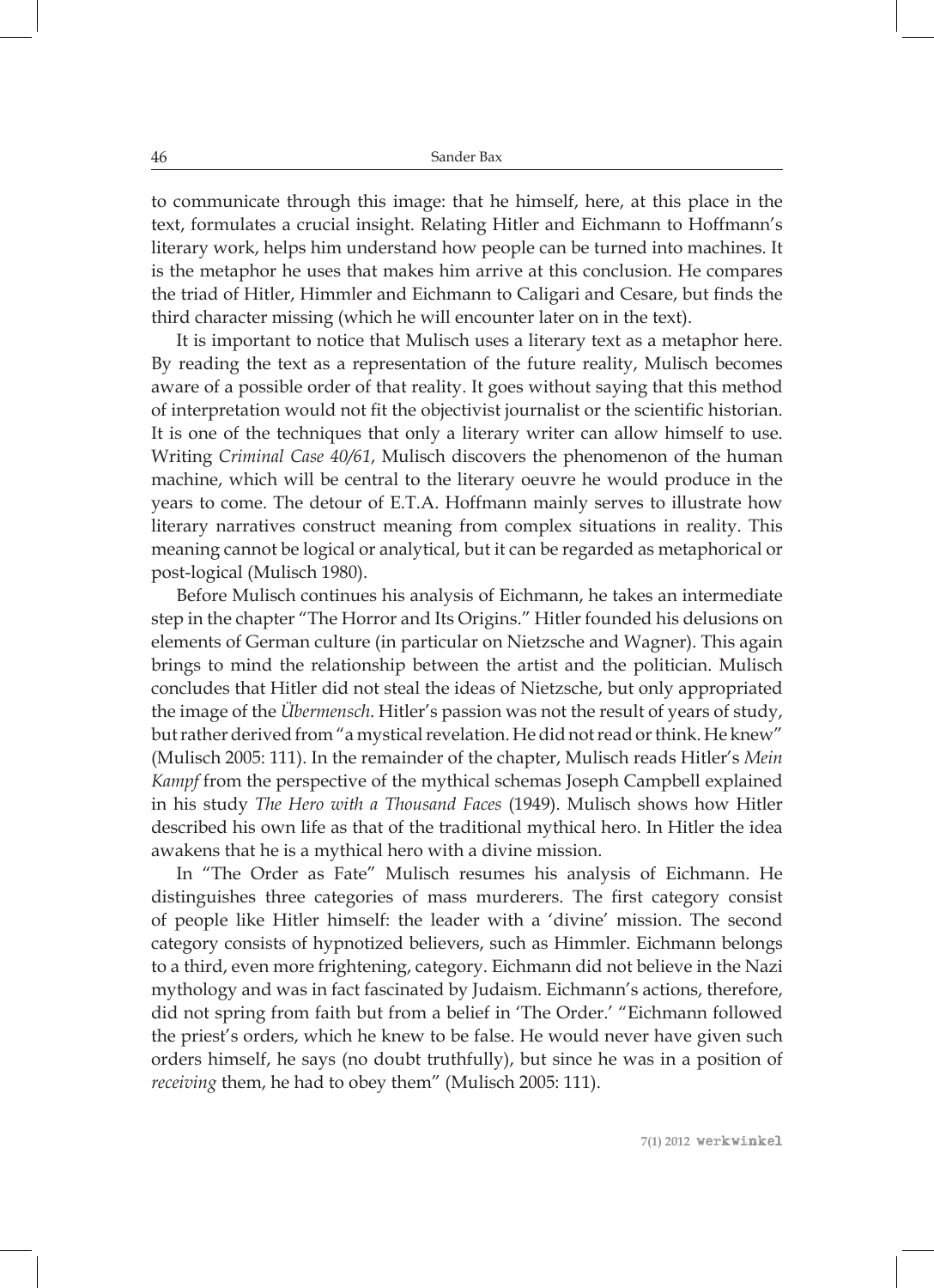From this point of view, the 'order' is something of a higher power, it is something abstract which Mulisch calls fate. In 1944, Eichmann continued with the deportation of Jews, even though Himmler had ordered him to stop. He did this, Mulisch argues, because Himmler's command betrayed Hitler's original order: "it's there. It's always there. If not Adolf Hitler but Albert Schweitzer had been the Reich's chancellor in those years, and if Eichmann had received an order to transport all sick blacks to modern hospitals, then he would have carried out that order without fail – with the same pleasure in his own promptness as with the work he was now leaving behind. He is less a criminal than he is someone who is capable of anything" (Mulisch 2005: 111-112).

The order is fate; it is eternal. Until Hitler's death, Eichmann was true to his highest command. After Hitler's death, he pulled out to once again become a peaceful citizen, obeying the social commands of the democratic world. Mulisch traces the existence of fate back to the Bible, by referring to Exodus 3:14 where God says "I am who I am." Fate is justified because it is there (by the mere fact that it is there). At the same time, it should be seen as detached from the religious sphere existing between God and believer, as between Hitler and Himmler, characterized by a certain warmth. Between a man and a word there is no warmth. Behind this mystical identification with the Order is where technology hides.

Technology is the last step in Mulisch's analysis of the Eichmann figure (in the chapter "The Ideal of Psycho-Technology"). If Eichmann is like a 'medium without hypnosis,' he actually is a machine. Mulisch returns to *Der Sandmann*: it turns out he *does* find a representative of Eichmann in literary history. In Hoffmann's novel, we find the automatic doll Olimpia: she does not believe in the ideas of her creator Coppelius, but she obeys him because she has to. Eichmann is part of a long tradition of automated people and human-like robots: the iron man of Francis Bacon, the artificial man of Albertus Magnus, the homunculus in *Faust* and the Golem from Psalm 139. In their works, Goethe and Nietzsche warned against this approaching machine. The danger of technology lies not in the emergence of the machines, but in the emergence of new, altered, people. It is the danger that technology suddenly turns ordinary people into murderers. Mulisch tells us to "keep one eye in the mirror": " This extremely useful, absolutely uncorrupted, highly dangerous man is the precise opposite of a 'rebel.' He is precisely the opposite of a man who wants to be bad. He is a machine that is good for anything. He is the right man in the right place. He is the ideal of psychotechnology. Millions like him are roaming the world" (Mulisch 2005: 132; 119).

From the perspective of the journalist or the historian, there is a lot to be said about Mulisch's analysis. Critics pointed at the fact that his argumentations are sometimes self-contradictory. If fate is eternal, then how can Eichmann obey the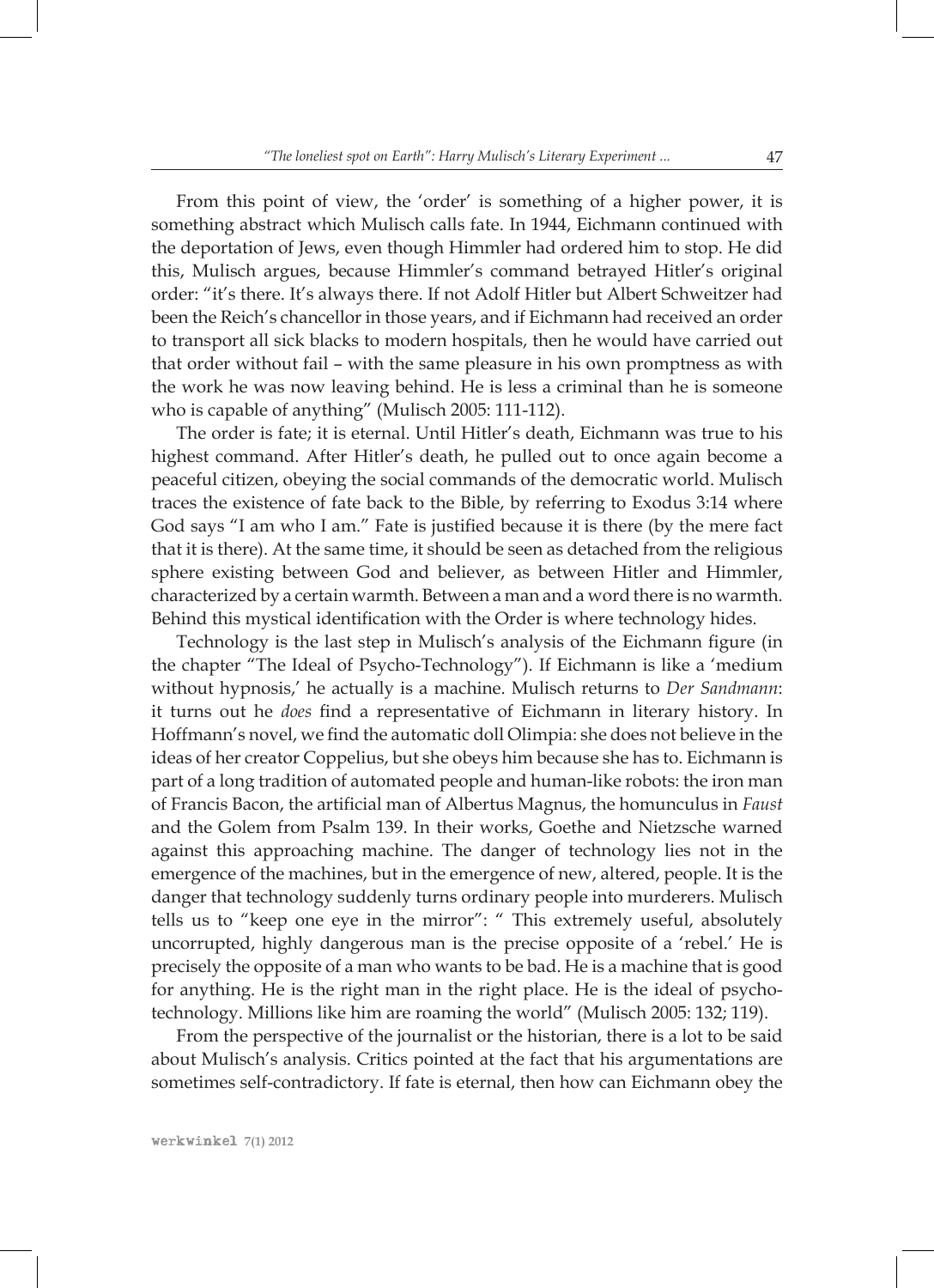laws of democracy later on? Huib Drion's critique in *Tirade* is illustrative in this respect (Drion 1966). Drion starts by strongly criticizing Mulisch's way of turning evil into literature. He observes that to him certain passages look like "still lives of millions of murdered Jews" (Drion 1966: 33). He subsequently deals with the analysis of Eichmann. With regard to Eichmann continuing the deportations when Himmler forbade him to do so, Drion is not convinced by Mulisch's aforementioned argument: why would Eichmann slavishly obey Hitler and not slavishly obey Himmler? Is there not some belief involved there too?

Drion's interpretation of Eichmann is as that of the artist of the organization, to whom it did not matter what he had to organize, as long as he could perform perfectly. That is why he could not follow orders that went against the art of his own organizational work. This is a clever argument, because Drion places Eichmann on the side of the artists while Mulisch portrays him as the opposite of the artist. Mulisch posits that there is an essential difference between the action and the word, Drion on the other hand suggests that there is no fundamental difference between them. An artist ignoring legal and ethical standards is relatively harmless. He who applies his organizational skills to human behavior becomes as dangerous as Eichmann.

Renate Rubinstein also opposes the interpretation of Eichmann as a robot (Rubinstein 1962). She appreciates the authenticity of the book and the thorough documentation. For her, there are two types of text in *Criminal Case 40/61*. On the one hand, there is the modern, sober Mulisch who is writing a documentary; on the other hand, there is a "too enigmatic and sometimes manic visionary," who emerges in the more philosophical passages (Rubinstein 1962). Thus she sees the story of the two halves of Eichmann's face as "nonsense for women's magazines." Rubinstein argues that Mulisch fell for the image that the Eichmann defense created: that of the common man who was simply following orders. For a 'romantic rebel' like Harry Mulisch this would be a logical choice. A real criminal he would have admired, the ordinary citizen is what he hates the most.

In their reviews, Drion and Rubinstein approach Mulisch's texts as if it were a journalistic text. Although their responses are appropriate and relevant when it comes to factual mistakes and faulty reasoning, their criticism does not touch the heart of Mulisch's argument. The representation of Eichmann may not be scientifically correct, but it is questionable to assume that what Mulisch was aiming for was indeed to paint an adequate picture of Eichmann. In a sense, the writer Mulisch uses Eichmann as a character that gives rise to a philosophical reflection on the historicity and the real and present danger of evil. Rubinstein and Drion's reactions do not take this reflection into account. Thus these two reviews illustrate once again that we should not consider *Criminal Case 40/61*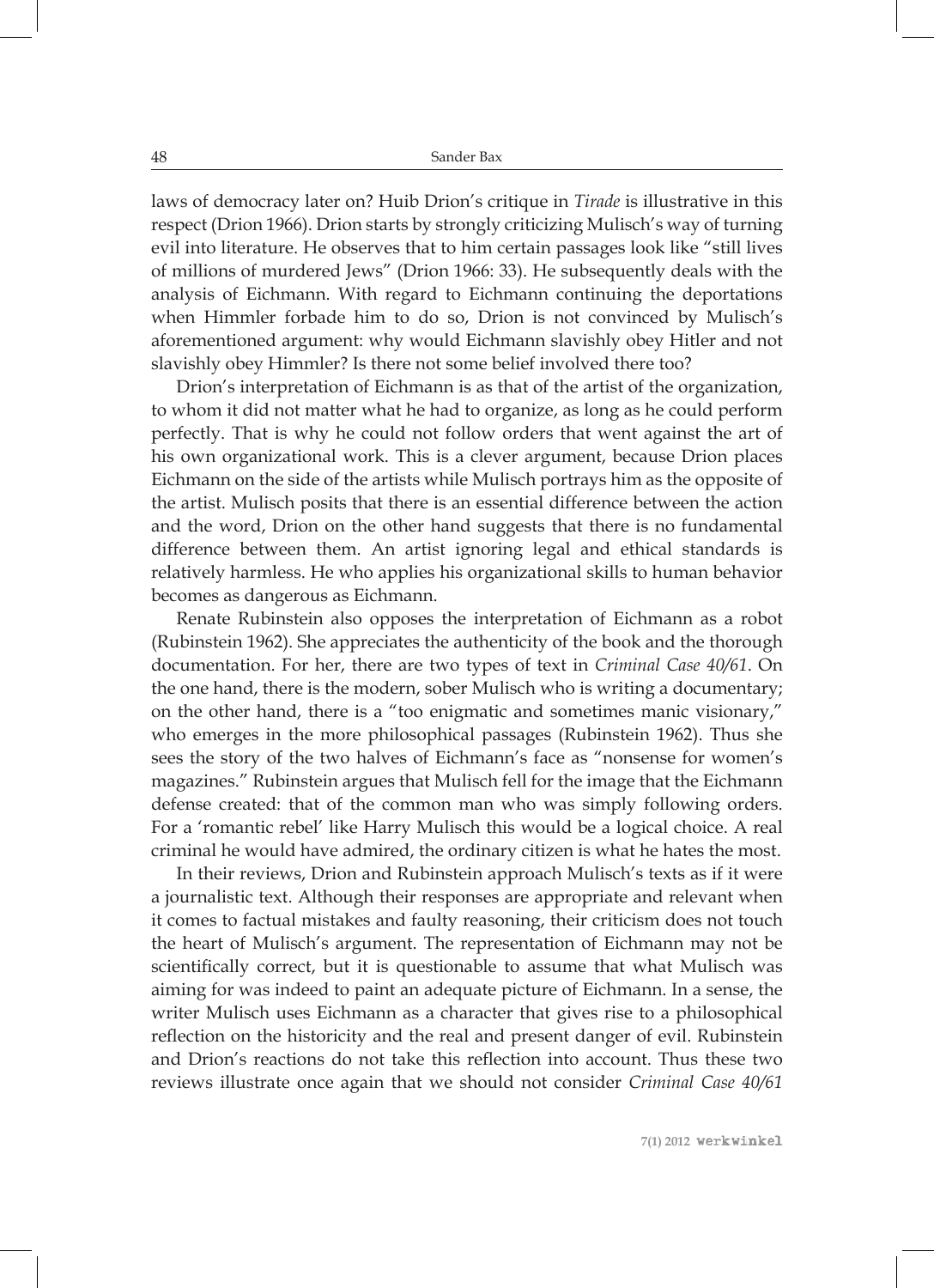as a journalistic book. Those who want to understand what and how this book communicates about Adolf Eichmann, the Holocaust and its implications, must take into account the complex techniques Mulisch employs, not to conceal or to impose esthetics, but to create a literary and hybrid way of communicating.

# **6. "The mystery of reality"**

Looking at Eichmann, Mulisch was witnessing something that disturbed him greatly: technology is able to dehumanize people and turn them into machines. For the first time, Mulisch seems to realize that the 'horror' is not a historical phenomenon that is finished (like his war crimes were for character Norman Corinth in *The Stone Bridal Bed*. If the war were a closed chapter, we would be reading a book about a specific megalomaniacal figure (presenting himself as godlike and recognized as such by his brainwashed followers). With the disappearance of the Leader, the whole movement would disappear. But Mulisch realizes that technology changed something essential in the essence of human beings. The Holocaust is not a closed chapter, but a major shift in European history.

I mean that thus far the ideologues and believers have determined, in a more or less human fight, what kind of society there will be; the Eichmanns obeyed whoever was the boss then: Hitler, Churchill, Stalin, and Roosevelt. But things may change in the sense (quite a few signs are pointing in that direction) that there will be fewer and fewer ideologues and believers, until only the Eichmanns are left in a world of machines. And so the chances are great for the man with the 'revelation,' who will always be there, to gain absolutely unimaginable power, both for better and for worse. (Mulisch 2005: 120) 10

At the end of the book, in the penultimate chapter, Mulisch summarizes what he has learned in the course of the process. He has developed a new view of modern man. Modern man is like "the smallest man," thriving thanks to the great technology. Today, Mulisch states, we have a bomb that can destroy the world in one second. This underscores the danger of "this small man with his great technology" in the Cold War period.

<sup>&</sup>lt;sup>10</sup> "Ik bedoel, dat tot dusver de ideologen en de gelovigen in min of meer menselijke strijd hebben bepaald, welke maatschappij er zal zijn; de Eichmanns gehoorzaamden wie juist boven was: Hitler, Churchill, Stalin of Roosevelt. Maar de dingen konden wel eens in die zin veranderen (waar niet weinig tekenen op wijzen), dat er steeds minder christenen, kommunisten, socialisten en nazi's zullen komen, steeds minder ideologen en gelovigen, tot er alleen nog maar Eichmanns bestaan in een wereld van machines, – waardoor de kansen van de man met de 'openbaring,' die er steeds zal zijn, tot in het volstrekte onvoorstelbare zullen stijgen, zowel ten goede als ten kwade" (Mulisch 1962: 135).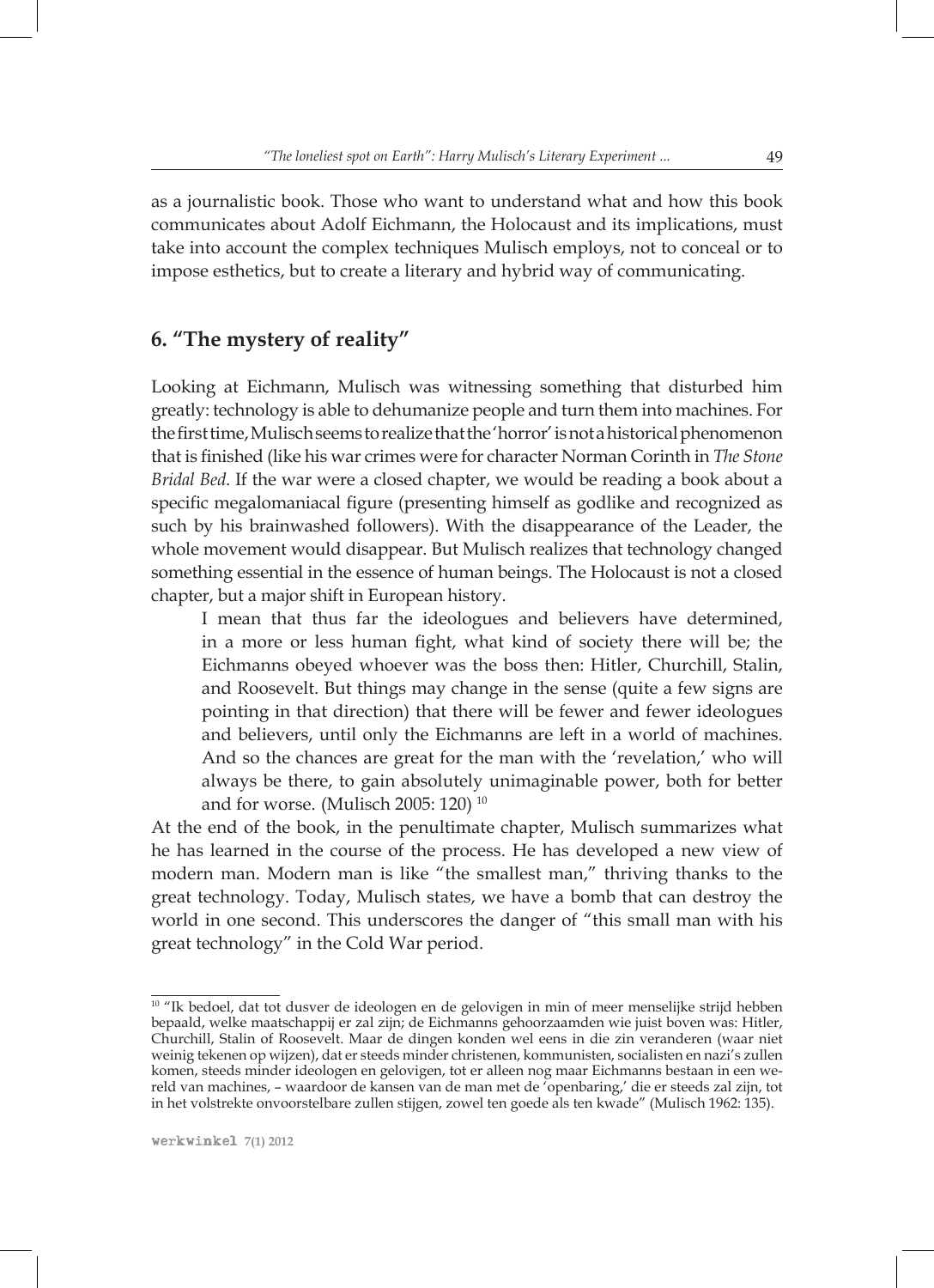Man is not a given, but a possibility – for everything. That is of course also his greatness, but that is not our topic. Our topic is the other side of his greatness. Thus Eichmann will not yet again become something great, not an 'Anti-Christ' or a 'Genghis Khan,' but exactly the opposite of 'greatness': smallness. Eichmann *as the smallest human being* – with that portrait we are getting closest to the likeness. And he was able to be so small because the technology was so great: the railways, the administration, the gas chambers, the crematoriums.

This small man with his great technology is the one we are fighting. With the arrival of the H-bomb, man has become even smaller – it looks like soon there will be nothing left for him to destroy. Here lies the difficulty of our fight against nuclear weapons. We are this technology ourselves, or better: it is what we exactly *no longer* are ourselves; is our shortcoming, and it is great at our expense. If we fight it in its murderous manifestations, we are fighting ourselves in the first place […], and not C or K, who just happen to be sitting at the controls here or there. (Mulisch 2005: 161-162) 11

Mulisch broadens his interpretation of Eichmann as "the smallest human being" to cultural criticism of his own times. We cannot fail to notice that he starts using the first-person plural here. Using "we," Mulisch points at himself and the rest of contemporary modern human beings. He is not speaking as the detached literary writer who is contemplating the events, but rather speaks as someone who underscores his solidarity with humanity. We have to fight something in the years to come: the technology that made possible the atomic bomb. From 1962 onwards, Mulisch will keep emphasizing this danger. Mulisch's fear of nuclear destruction can be regarded as the driving force behind his later manifestations as a committed writer. 12 Visiting the trial, Mulisch was looking for something. At the end of the text he seems to have found it: his new identity as a socially engaged writer.

<sup>&</sup>lt;sup>11</sup> "De mens is geen gegevenheid, maar een mogelijkheid – tot alles. Dat is natuurlijk ook zijn grootheid, maar die is niet ons onderwerp. Ons onderwerp is de keerzijde van zijn grootheid. Daarmee wordt Eichmann niet tóch weer iets groots, niet een 'Antichrist' of 'Djenghiz Khan,' maar het tegendeel nu juist van 'grootheid': kleinheid. Eichmann als de kleinste mens – met dat portret komen wij het dichtst bij de gelijkenis. En hij kon zo klein zijn omdat de techniek zo groot was: de spoorwegen, de administratie, de gaskamers, de krematoria.

Deze kleinste mens met zijn grote techniek is het, die wij bestrijden. Met de komst van H-bom is de mens nog kleiner geworden, – het gaat er op lijken, dat er binnenkort niets meer aan hem te vernietigen zal zijn. Hier schuilt de moeilijkheid van ons gevecht tegen de atoomwapens. Deze techniek zijn wij zelf, of beter: zij is wat wij juist *niet* meer zelf zijn, zij is ons tekort, zij is groot ten koste van ons. Als wij haar in haar moorddadige uitingen bestrijden, bestrijden wij in eerste plaats onszelf […] en niet C of K, die hier of daar toevallig aan de knop zitten" (Mulisch 1962: 183-184).

<sup>&</sup>lt;sup>12</sup> Two essays/lectures are illustrative in this respect: "Het 'neen'" [The 'no'] (Mulisch 1967: 239-248) en "Een geldig recept?" [A valid recipe?] (Mulisch 1978: 35-45).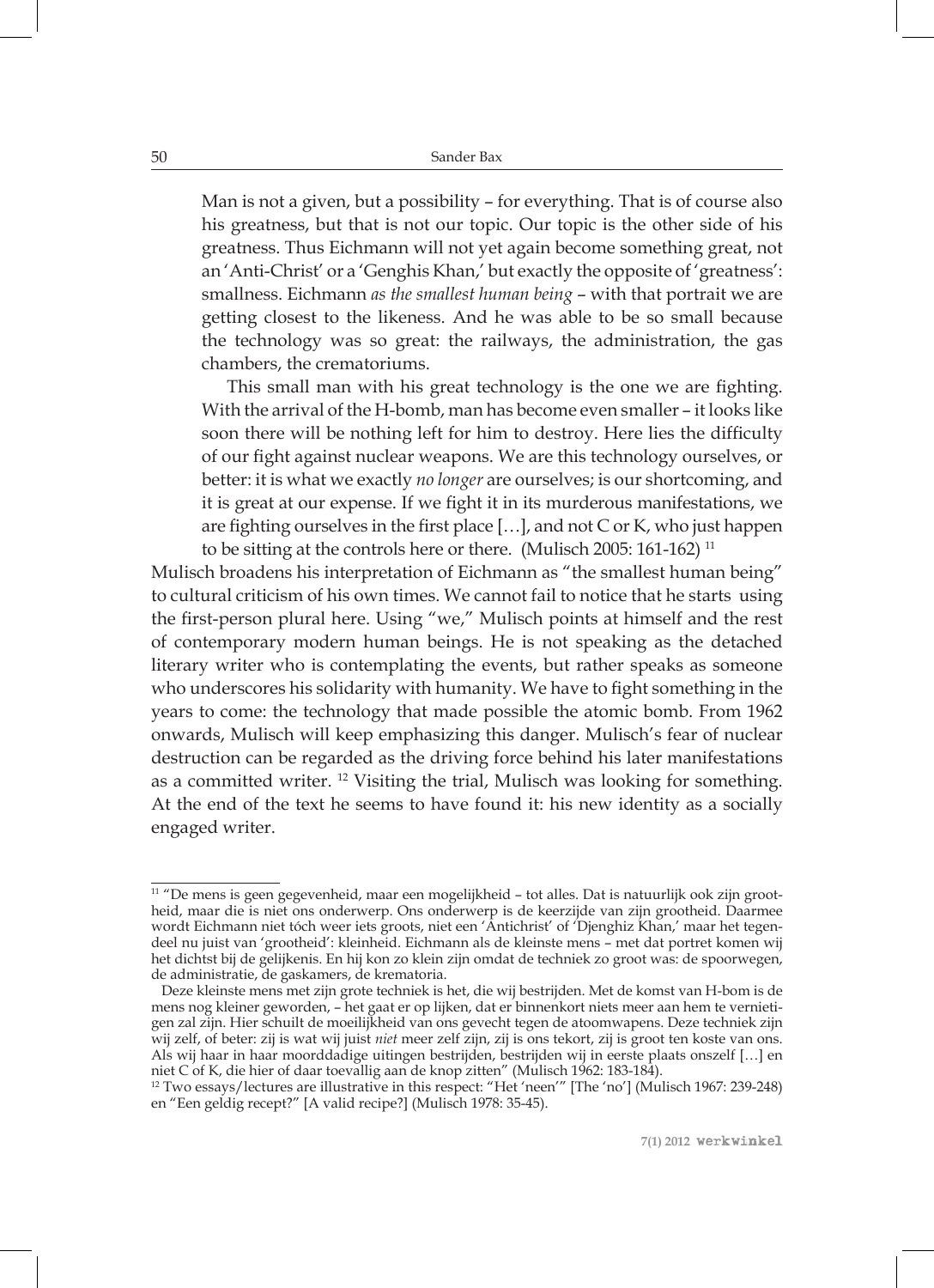In the final chapters of the book Mulisch reflects on his own position. He begins the chapter "On Feelings of Guilt, Guilt, and Reality" with a digression on the relation between literature and law. Although the process was theatrical in all respects, it was not a work of art, for the result is very real: "But, of course, it is exactly the opposite of a work of art – although it is happening here on a stage. For it is not without obligations; it is binding and cannot be changed. It is not the expression of one human being, it is a work of reality forming the basis of man" (Mulisch 2005: 144).

The word 'reality' refers to the society that condemns Eichmann. It is not the individual (judge Landau) who condemns him; the place where he sits is one that represents society, that represents "us." That is the reason why law is binding and immutable. The judge is not a sovereign individual, but represents an institution that the democratic state founded to make the final judgment. The work of art, by contrast, is free and mutable. The difference between the artist and the judge resembles that between the murderer (who can 'sign' his murder) and the executioner, the anonymous 'institution' that we employ to kill the convicted.

Mulisch is fascinated by the fact that this kind of legal reasoning can actually change reality (whereas literary thinking will never actually change the world). But this is exactly what the new Harry Mulisch wants to do: the committed writer Mulisch in this text is coming into being, is emerging, searching for a literature that may affect reality. Not only legal reasoning can change the world, political reasoning can do so too. The State of Israel began as an idea in the mind of Theodore Herzl, but he managed to make his thoughts become real. "Everything that happens *is* something, is irrevocable and influences world events – […]" (Mulisch 2005: 145). Mulisch explains Herzl's success by positing that Jewish thinking is legal rather than mythical. The Jews are not so much 'in touch' with their God as 'in contract' with Him. It is this unmythical spirit that also created geniuses like Marx, Freud and Einstein, geniuses who approached unexplored areas with their minds. "The common denominator in all of these Jewish 'lawmakers' is that they penetrate with the *mind* where it was considered impossible: in those areas that were exactly part of the 'mystical' before their actions. This is mathematically opposed to the movement of Hitler's mind" (Mulisch 2005: 146). Jewish legal thinking is the absolute opposite of failed artist Hitler's artistic reasoning. It follows that his politics (by their permissiveness) were not able to change reality. Mulisch therefore concludes that his project was doomed to fail. Hitler wanted to create a world as an individual, like an artist would do, but the artistic world cannot ever exist in reality.

At this point in the text, Mulisch has minimized the distance between himself and Hitler. Like Hitler, Mulisch as an artist is fascinated by creating worlds (think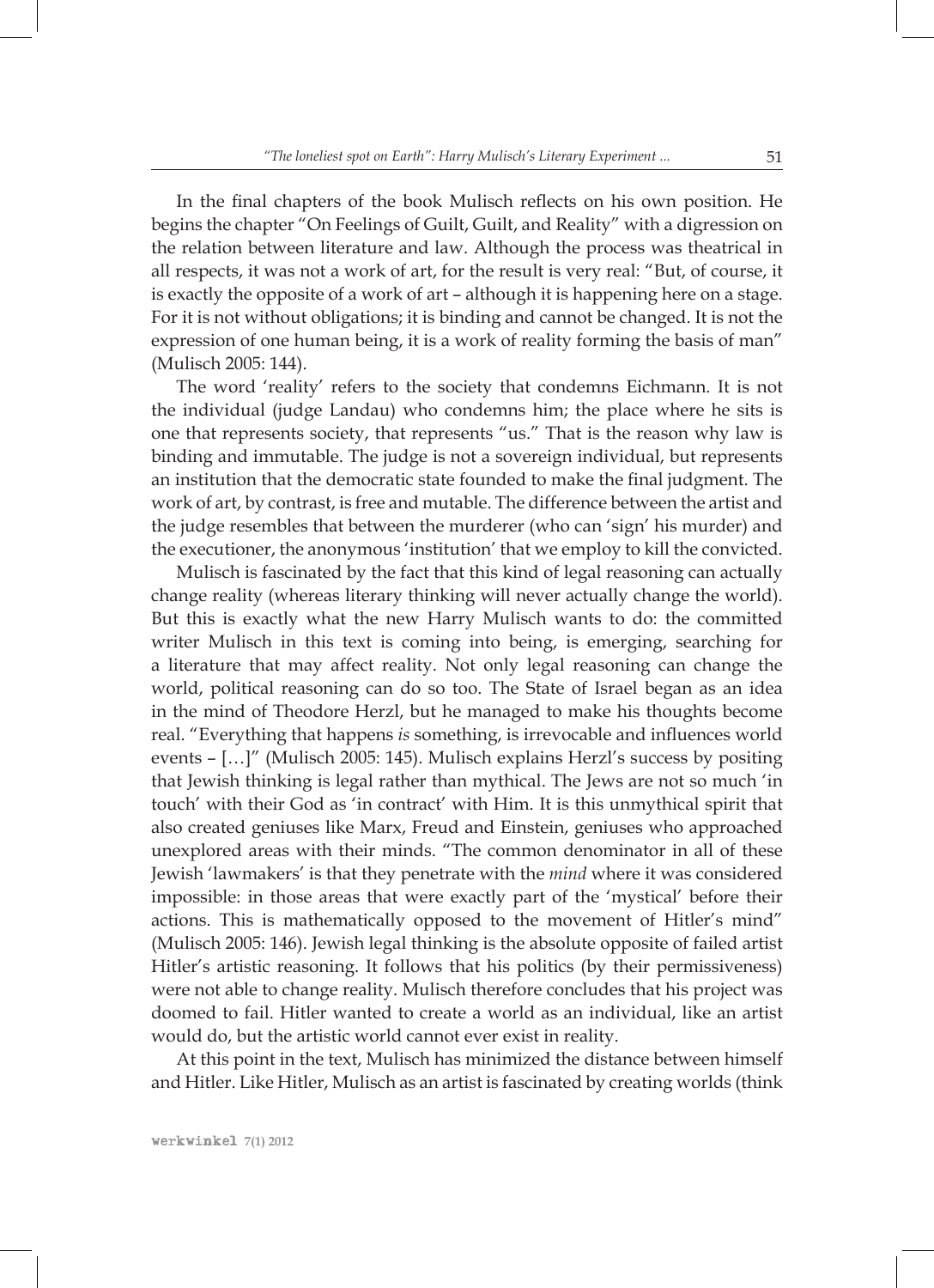of his autonomist poetics), but like Hitler, Mulisch reflects on the inability of his created worlds to actually be sustained. In the course of writing *Criminal Case 40/61*, Mulisch positions himself closer and closer to Hitler. He compares himself to Hitler and he describes Eichmann as if he were his creation, as a character in one of his novels. Mulisch must have concluded that he had been putting himself at risk. In the final chapter, he explains why that is the only method to really understand evil.

In "On Common Sense, Christians, and Thomas Mann" Mulisch takes the analysis one last step further. The trial is over, Eichmann's lawyer Servatius has left, and Eichmann will be condemned. Mulisch wonders what the implications of the trial will be for the time in which he lives. The revelation may occur again at any moment, and what should we do to create a bulwark against barbarism. Using our common sense will certainly not be enough: modern man is simply inclined to be hypnotized. Rejecting or saying no, as famous pre-war Dutch critic Menno ter Braak would do, will not suffice either. "The thinking of his disciples in general does not extend beyond the idea that one must think; and if one researches what his followers think they would eventually place opposite totalitarian barbarism, one finds collective suicide" (Mulisch 2005: 151).

Might another revelation be a good answer? For small groups, Christian morality might have worked during the war, but Christianity was unable to prevent the horror. Mulisch comes to the conclusion that we are defenseless. Not even the 'elite conceptions' of Menno ter Braak can do anything to prevent the hypnotizing of the masses. Ter Braak had used the word 'schipperen' (being prepared to compromise) to describe the role of the intellectual in the face of mass hysteria. Mulisch criticized the concept of compromising: beautiful words that mask the fact that Ter Braak was simply opting for opportunism. This strategy has proven totally ineffective. Mulisch contrasts Ter Braak with Thomas Mann: "He [Mann] understood that one must not coolly and wisely distance oneself from the areas from which the danger is imminent, but, more precisely, one must get in contact with the domains below the belt, with the darkness, with the 'myth'" (Mulisch 2005: 153).

Mann is the only writer who was able to represent the horror afterwards. In the novel *Doktor Faustus*, Mann was able to represent the essence of Nazism. He did so by placing the evil in a tradition running from the Middle Ages through Luther and Goethe, to Nietzsche, who is the model for the protagonist of the novel. Mulisch makes clear that in *Criminal Case 40/61* he is trying to do the same. He makes contact with Hitler and Eichmann by trying to identify with them.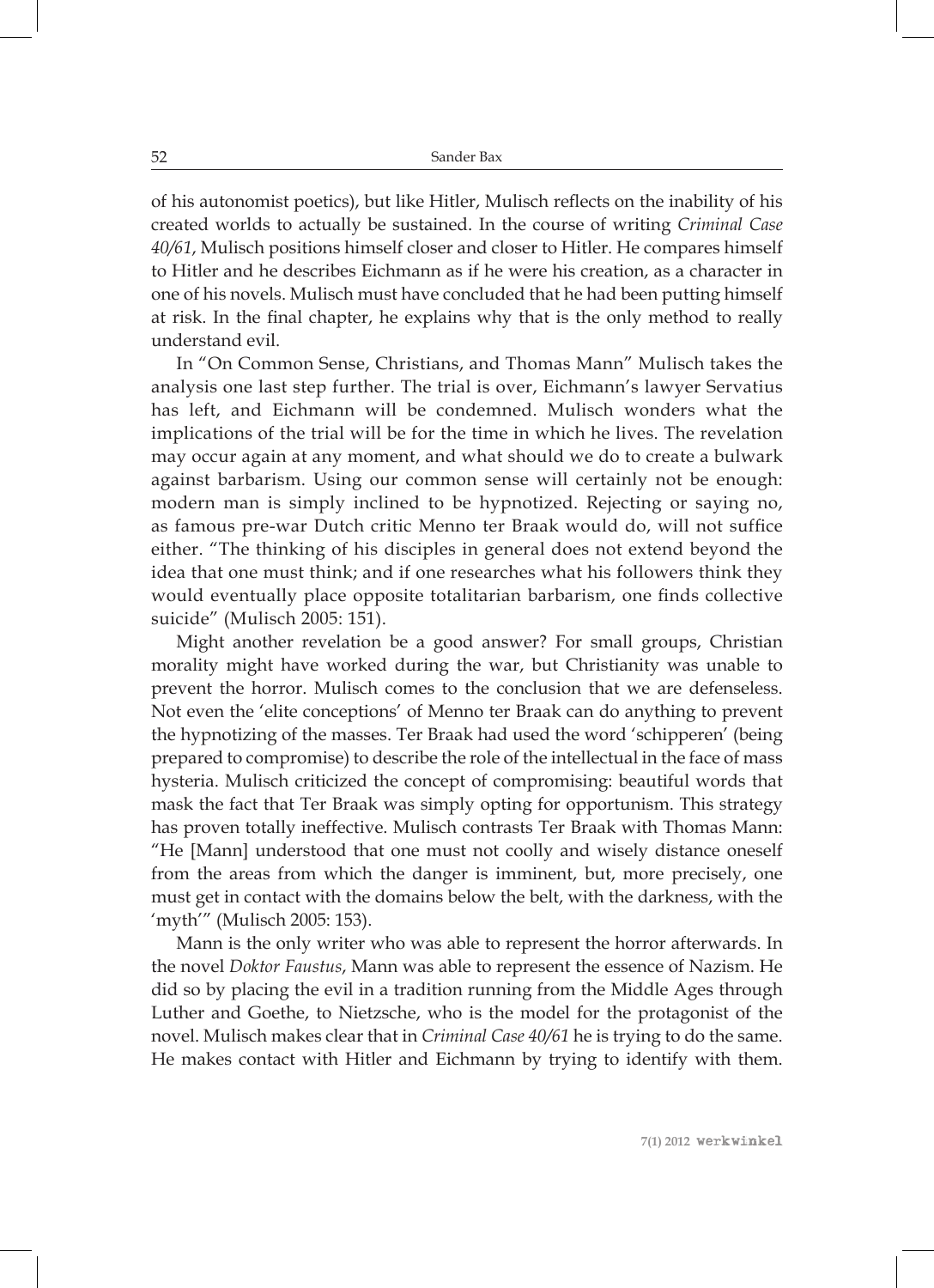Yet Mulisch does not deduce (believe) that literature itself can be a bulwark against the threat: perhaps we can invent something against hypnosis, but what do we do with the machine of man, with Eichmann? In the chapter "A Consideration in Warsaw," Mulisch considers the place of Eichmann in history. Ultimately, thinking about history always serves to (better) understand the present:

Eichmann has finally become history. What am I talking about then? People are threatening each other with a destruction that would trivialize the Holocaust, turn it into a memory from the good old days. And no American or Russian will refuse the order to drop bombs on the weak flesh of entire peoples – just as Eichmann did not refuse. What can we hold against Eichmann, now that we are even threatening the unborn, and we have waged that war against our offspring for sixteen years already. But that is no longer called a 'war,' but a *curse*. Here it is, a man cursing himself, his own children's children. This shows hatred so fundamental that we must still be afraid of having overestimated man. The Russians say whatever they want to, the Americans say whatever they want to, everybody says whatever they want to. When the irreversible happens, it is not 'they' who did it, but always we: *we people*. When we think about ourselves, we stare into a sewer into which Dante would not have ascended, not even led by a thousand poets. (Mulisch 2005: 158) 13

Mulisch reflects on the fact that some critics blamed him for writing too sympathetically about Eichmann. To explain this personal involvement, he refers to Dennis de Rougemont and Thomas Mann. His engaged tone may possibly be painful to people's ears, but it is the only way to write about Eichmann. I started my discussion with a short quotation from a passage from *Criminal Case 40/61*, which I would now like to quote in full:

It is the tone of those for whom Auschwitz did not come as a surprise, of those who were right. It is the right tone. What is more: I am not a lawyer or a journalist; I am a writer, the only one to have occupied himself to this extent with Eichmann. I was not invited to write this report, I offered my

<sup>&</sup>lt;sup>13</sup> "Eichmann is definitief geschiedenis geworden. Waar praat ik nog over? Mensen bedreigen mensen met een vernietiging, waarnaast de jodenmoord een bagatel zal worden, een herinnering uit de goede oude tijd. En geen amerikaan of rus die, komt het bevel, zal weigeren de bommen in het zachte vlees van hele volkeren te werpen – zo min als Eichmann weigerde. Wat hebben wij eigenlijk over Eichmann te beweren? Wij, die zelfs de ongeborenen bedreigen: en die oorlog tegen ons nageslacht is al zestien jaar aan de gang! Maar zoiets heet geen 'oorlog' meer, dat heet een *vervloeking*. Hier vervloekt de mens zichzelf, zijn eigen kindskinderen, hieruit spreekt een haat zo fundamenteel, dat wij wel moeten vrezen, de mens nog altijd overschat te hebben. De russen kunnen zeggen wat zijn willen, de amerikanen kunnen zeggen wat zij willen, iedereen kan zeggen wat hij wil. Als het onherroepelijke gebeurt, hebben niet 'zij' het gedaan, maar altijd wij: *wij mensen*. Als wij aan onszelf denken, staren wij in een cloaca, waarin Dante nog niets aan de hand van duizend dichters zou zijn afgedaald" (Mulisch 1962: 179-80).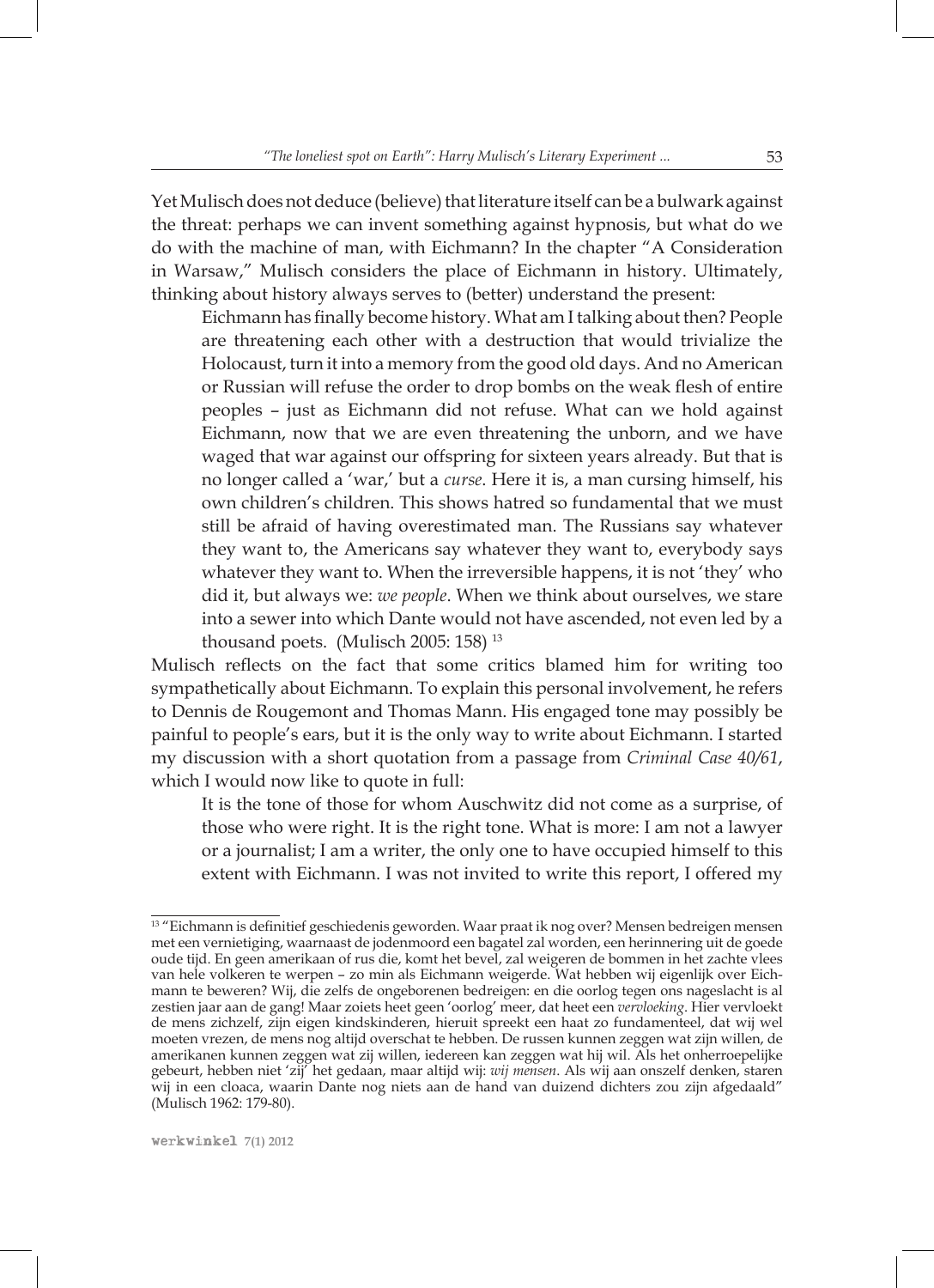services myself. The Eichmann case is more about me than I know myself, and this connection goes farther than a thematic link with other work that I have written or will write: together with my work, it points to something I am looking for. Of course I can say: Eichmann is my father. But that is annoying. I will leave that to others. I could also say: he is me. But that is too nice. I can also say: in the trial, the mystery of reality reveals itself. But I have already said that. Now I would like to say: he is one of the two or three people who have changed me. (Mulisch 2005: 159)<sup>14</sup>

In this extended version, Mulisch presents some insights on the connection between Eichmann and his father and between Eichmann and himself. The conclusion is that Eichmann has changed him – we as readers have just witnessed that transformation process. Writing *Criminal Case 40/61* was an experiment in which the author put himself at risk. He tried to identify with Eichmann, but gradually learned that he appeared to be closer to Hitler. This may have cured him from free indignation, but also from carelessness. He sees him and others in a brighter light, he has become vigilant. He sees all lapsing transitions between Eichmann and himself, and between the dead and the living. In other words, good and evil are no longer clearly defined: "This is where speechlessness begins" (Mulisch 2005: 159).

# **7. "This is where speechlessness begins": Literary representation of the Holocaust**

With the concept of 'speechlessness,' we arrive at the parts of the book that I have left undiscussed. The text allowed me to do this, but I could only do so by focusing on the essay-like passages. At the beginning of my analysis, I was able to discuss Mulisch's reflections on being a reporter by paying attention to the passages in the diary sections. I had to disregard two chapters and a great many passages from the diary sections. In the latter case, we can think of the numerous digressions about Jerusalem and its environment, which create the impression of

<sup>&</sup>lt;sup>14</sup> "Het is de toon van hen, voor wie Auschwitz niet als een verrassing is gekomen, van hen, die gelijk hadden. Het is de goede toon. Bovendien ben ik noch jurist noch journalist, ik ben een schrijver, de enige die zich in deze mate met Eichmann heeft beziggehouden. Ik ben niet uitgenodigd voor deze reportage, ik heb mijzelf aangeboden, de zaak Eichmann heeft meer met mij te maken dan ik zelf weet; en deze relatie gaat verder dan een thematisch verband met ander werk, dat ik heb geschreven of nog zal schrijven: mét mijn werk wijst zij naar iets, dat ik zoek. Ik kan natuurlijk zeggen: Eichmann is mijn vader. Maar dat is vervelend, dat moeten anderen maar zeggen. Ik zou ook kunnen zeggen: ik ben het zelf. Maar dat is te fraai. Ik kan ook zeggen: in het proces openbaart zich het mysterie der werkelijkheid. Maar dat heb ik al gezegd. Ik zou nu willen zeggen: hij hoort tot de twee of drie mensen, die mij veranderd hebben" (Mulisch 1962: 181).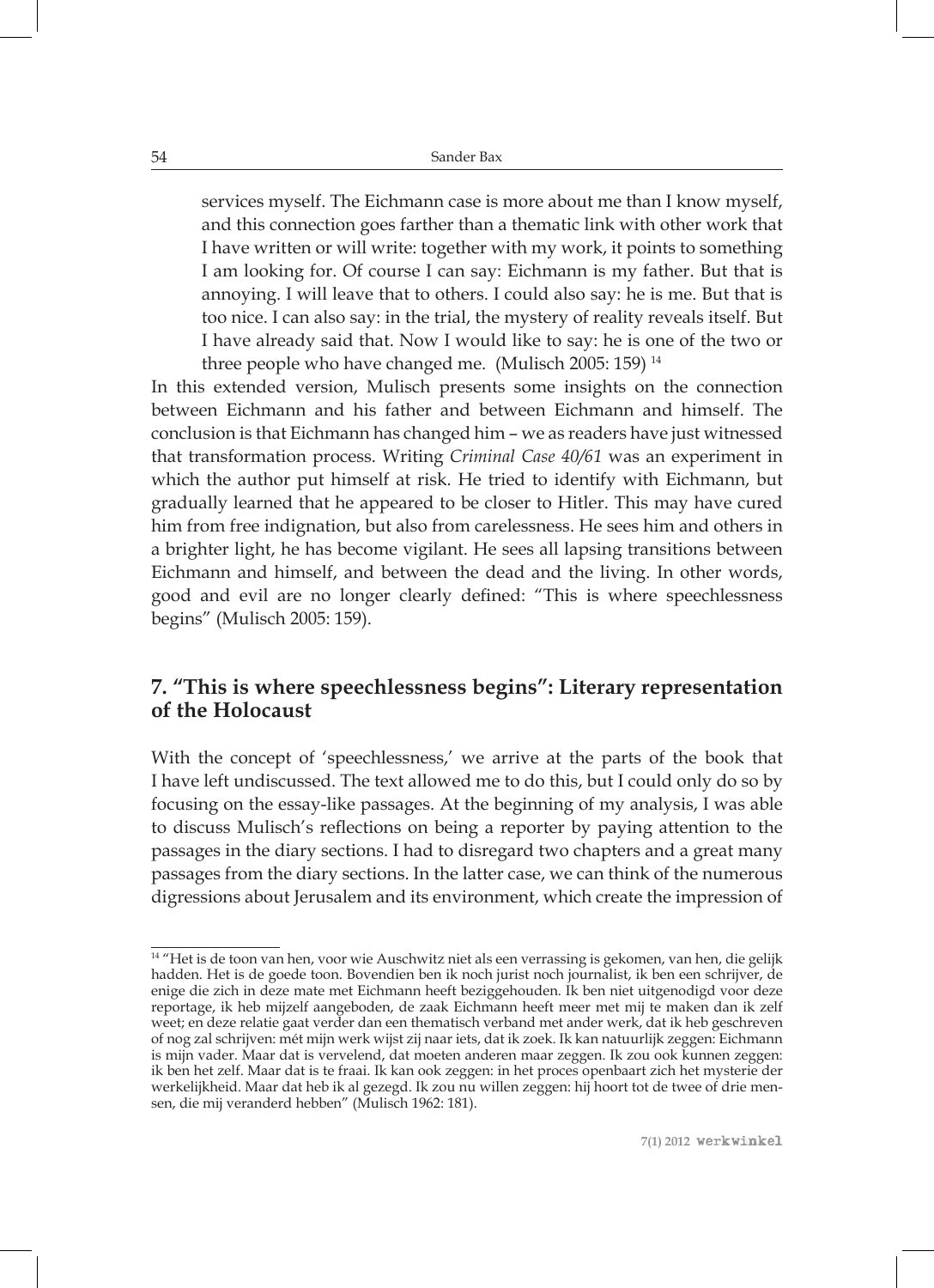being there just for embellishment. The two chapters ("A Ruin in Berlin" and "A Museum in Oswiecim") reveal that there is more going on. In all these cases, the descriptions of locations command attention: Jerusalem, Berlin and Auschwitz. In these passages, the reporter, the philosopher and the historian are absent. Here, we find a narrator who most closely resembles the literary writer. In several scenes we meet the writer, who is present at these places where so many historical dimensions come together. He tries to make contact with the past from the present. The sites he visits carry the echoes of the events that happened there.

While the reasoning and philosophizing Mulisch encounters speechlessness, the literary writer starts to speak. We no longer read a descriptive or cultural critical essay, but we are engaged with a literary writer who shows us images and who articulates his experiences. The images he shows us aim to represent the speechlessness and darkness that are so central to the essayistic parts of the book. In "A Ruin in Berlin" (the sixth chapter, placed after the first "Jerusalem Diary"), Mulisch visits Berlin to look for traces of Eichmann. What he describes there can be considered an image of the speechlessness, the ruin, literally a "no man's land": "Set somewhat to the back, in no-man's-land, in the Niederkirchnerstra $\beta$ e, once the Prinz Albrechtstraβe, lie the remainders of the former Gestapo headquarters, which used to be a school for industrial art. The entire building collapsed into the basement, in which thousands had been tortured to death, from the unknown teacher to the Wehrmacht generals and high-ranking SA leaders on the 'Night of the Long Knives'" (Mulisch 2005: 76-77).

Not long thereafter, Mulisch describes a scene from a few weeks earlier. One day the author was called up by a couple who want to get to know him. Later he realizes that they must have been Nazis, who felt sympathetic towards his reports on the Eichmann trial. It is in this chapter that Mulisch realizes for the first time how dangerous his experiment is. This may be because he is walking around in the city where Eichmann committed his crimes. There is something very dangerous about Mulisch having to identify with Eichmann. The next quote may serve as an illustration in this respect.

At the height of the Göbbels Ministry I come to a standstill. Just as I try to hover back, which is difficult due to the strong head wind, a light gray ball rolls through the gutter. I look up to see who threw it, and in the distance, near the Brandenburg Gate, I see Eichmann approaching. He is looking at me, and I look at the ball at my feet. I cannot make myself throw the ball back. I squat and wait. My friends have also fallen silent. When Eichmann picks up the ball and returns, without saying a word, I say, 'I am sorry

werkwinkel **7(1) 2012**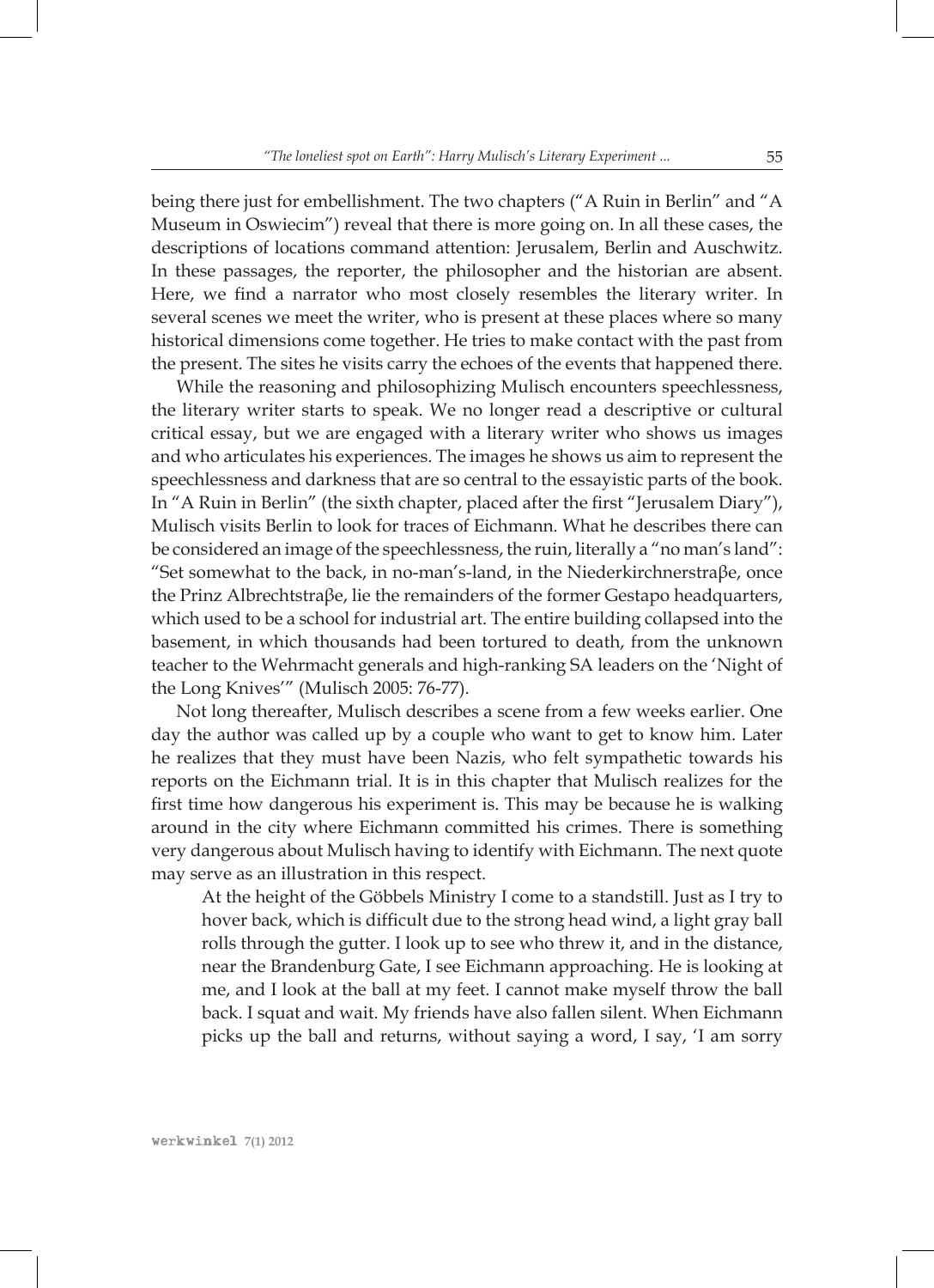I did not throw back the ball.' For a moment he looks around, silently, and then he walks on. (Mulisch 2005: 77) 15

Later on, Mulisch visits Eichmann's former headquarters. At that point, he finds himself standing in the same place from where Eichmann dispatched his orders. In some kind of way, he has followed in Eichmann's footsteps. In this passage, the lines between fiction and reality get blurred. Mulisch describes how difficult it is for him to enter the headquarters; he does not tell us how he has actually arrived there. We might as well conclude from that that he arrived there not in reality, but in fiction. "Grinding my teeth I go outside again, and I take up a position on the other side. Never before was I so sure I was going to get in! I am sweating, thinking up evil tricks… And here, at this instant, I will unfortunately have to enshroud my report in darkness. We will continue half an hour later: I am in the hall of the former Amt IV B4, Eichmann's headquarters" (Mulisch 2005: 83).

In both scenes (the one with the ball and the one at the headquarters), Mulisch comes in almost direct contact with Eichmann. The first scene however, is the description of a dream, whereas the second scene could very well be invented by the author. The literary writer here uses his freedom as a writer to make use of fiction to take his method of identification one step further than is possible in reality. In the last chapter, "A Museum in Oswiecim," Mulisch uses the same literary technique. He describes his visit to Oswiecim, the former Auschwitz. As he travels there by train, he narrates a few moments in the history of the Holocaust. In this chapter, Mulisch plays two roles: at one time he is the travel writer, telling us about his experiences, at another he comes across as a more or less objective historian. And what he is going through parallels the fate of the deported Jews. Again Mulisch is following in the footsteps, this time of the Jews that were deported to Auschwitz. "The crematorium, with its tall, square chimney, stands in front of the entrance: the first thing to greet the prisoner. Inside, every brick of the ovens is adorned with names and dates; on one of the iron carriages used to shove the bodies into the fire lies a wreath of fresh flowers" (Mulisch 2005: 166). The alternation of present and past tense shows how Mulisch wants to connect his own experiences in the present with the horrors that occurred at the place where he is now. Thus far, he had identified himself

<sup>&</sup>lt;sup>15</sup> "Ter hoogte van het Goebbelsministerie kom ik tot stilstand. Juist als ik probeer terug te zweven, wat mij door een sterke tegenwind moeilijk valt, komt door de goot een lichtgrijze bal aangerold. Ik kijk wie hem gegooid heeft en zie in de verte, bij het Brandenburger Tor, Eichmann naderen. Hij kijkt naar mij, en ik kijk naar de bal voor mijn voeten; ik kan er niet toe komen, hem terug te gooien. Ik hurk neer en wacht. Ook mijn vrienden zijn stil geworden. Als Eichmann de bal oppakt en zonder een woord terugkeert, zeg ik: 'Neem mij niet kwalijk, dat ik de bal niet gegooid heb.' Hij kijkt even zwijgend om en loopt verder" (Mulisch 1962: 88).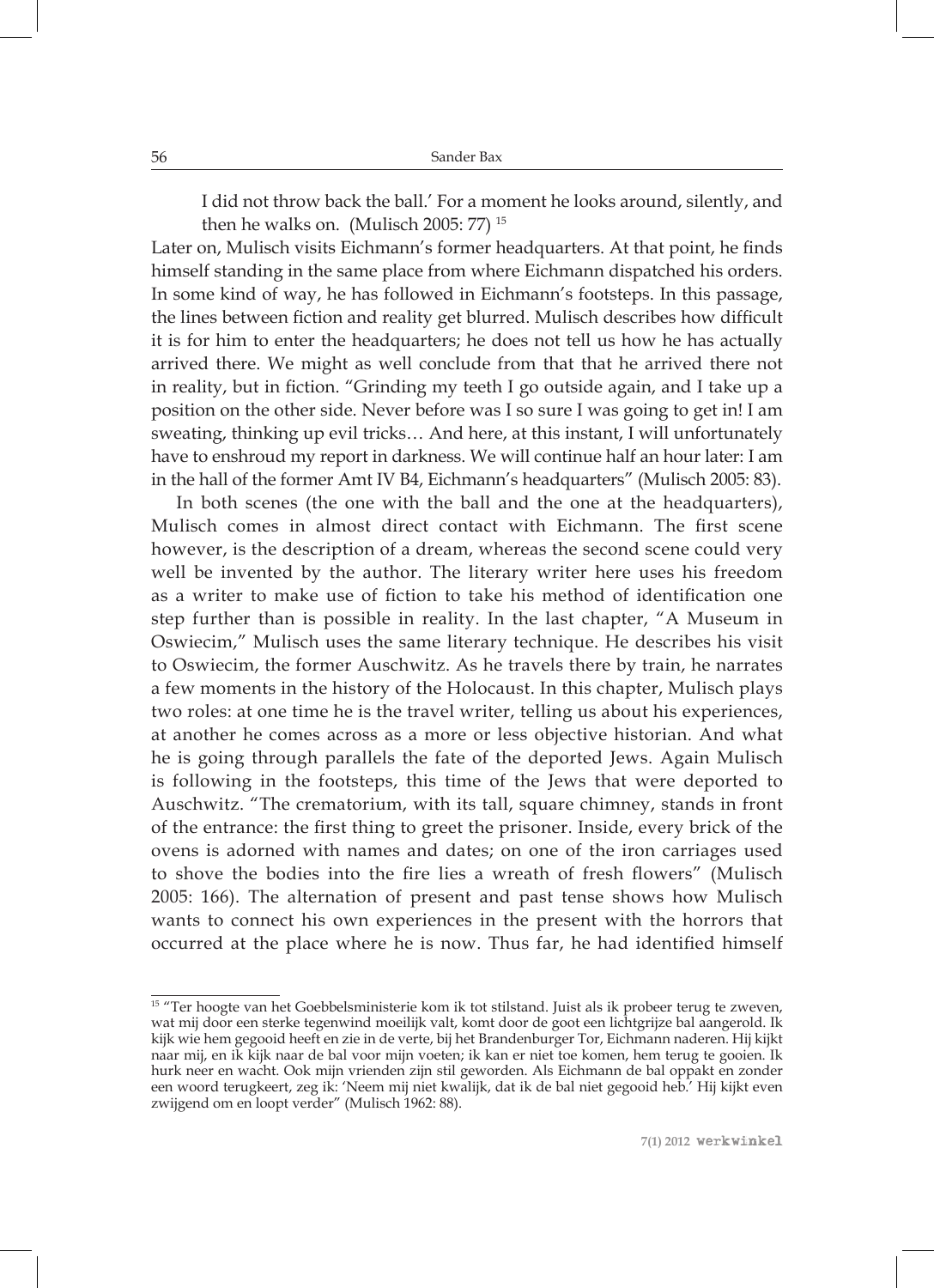with the slaughterers (Eichmann and Hitler), now he takes the decisive step of identifying with their victims. I quote a passage to illustrate this:

We pass a bridge across a railroad line; it is the bridge on which Himmler, on March 1, 1941, waved toward where the camp should be built – the camp of the Final Solution decided on in Wannsee. Shortly thereafter, Höss and Eichmann drove in the indicated direction to determine the definitive place. I see the place. A gigantic entrance building, with a watchtower above the gate, into which the rails disappear. Hundreds of yards to the left and to the right: barbwire. The mechanics race in. There is not a single soul to be seen. As far as the eye can see: wooden barracks, each separated from the next by more barbwire. To the left of the rails, which separate into three tracks, the barracks have been preserved (the women's camp); to the right much was burned down, leaving stone chimneys in long lines. The cows of the SS had the same barracks, but were provided with a concrete floor and ventilation. The mechanics drive and drive; we will not come back to the same place. At the other end of the camp I see the entrance gate blurred in the mist. It's the loneliest spot on Earth, describable only through silence. (Mulisch 2005: 169) 16

To a certain extent, this is what Mulisch does in the remaining pages of his book: being silent. He describes what he sees around him: the four crematoria. Then he gives a voice to some of the real witnesses, the actual victims (Gisa Landau, Krystyna Zywulska) alternating with some of the offenders (Höss, Johan Kremer). He reports some facts about the composition of Zyklon B and lets Höss speak again. The I-narrator no longer comments on anything; he more or less functions as a camera. We can interpret this closing passage of *Criminal Case 40/61* as a verbal representation of speechlessness. Rather than speaking, he lets others speak. At the end of the text, the author can only stammer facts:

Zyklon B was supplied by the companies of Degesh and Testa, of the I.G. Farben Konzern. In the year 1943 they supplied 12,174,09 kilograms, on which the net profit was 127,985,79 reichsmark. The crematoriums were

<sup>&</sup>lt;sup>16</sup> "Wij passeren een brug over een spoorlijn; het is de brug waarop Himmler op 1 maart 1941 een handbeweging maakte in de richting, waar het kamp moest komen – het kamp van de Endlösung, waartoe in Wannsee was besloten. Korte tijd later reden Höss en Eichmann in de aangegeven richting om de definitieve plaats vast te stellen. Ik zie de plaats. Een reusachtig toegangsgebouw met een wachttoren boven de poort, waarin alle rails verdwijnen. Honderden meters naar links en rechts: prikkeldraad. De monteurs razen naar binnen. Er is geen sterveling te zien. Zo ver het oog reikt: houten barakken, ook onderling weer door prikkeldraad afgescheiden. Links van de rails, die zich in drie sporen splitsen, zijn de barakken behouden (het vrouwenkamp), rechts is veel verbrand, stenen schoorstenen staan in lange rijen overeind. De koeien van de SS hadden dezelfde barakken, maar dan voorzien van een cementen bodem en luchtverversing. De monteurs rijden en rijden, wij komen niet op dezelfde plaats terug. Aan het andere eind van het kamp zie ik de toegangspoort vervaagd in de nevel. Het is de eenzaamste plek op aarde, alleen door zwijgen te beschrijven" (Mulisch 1962: 191).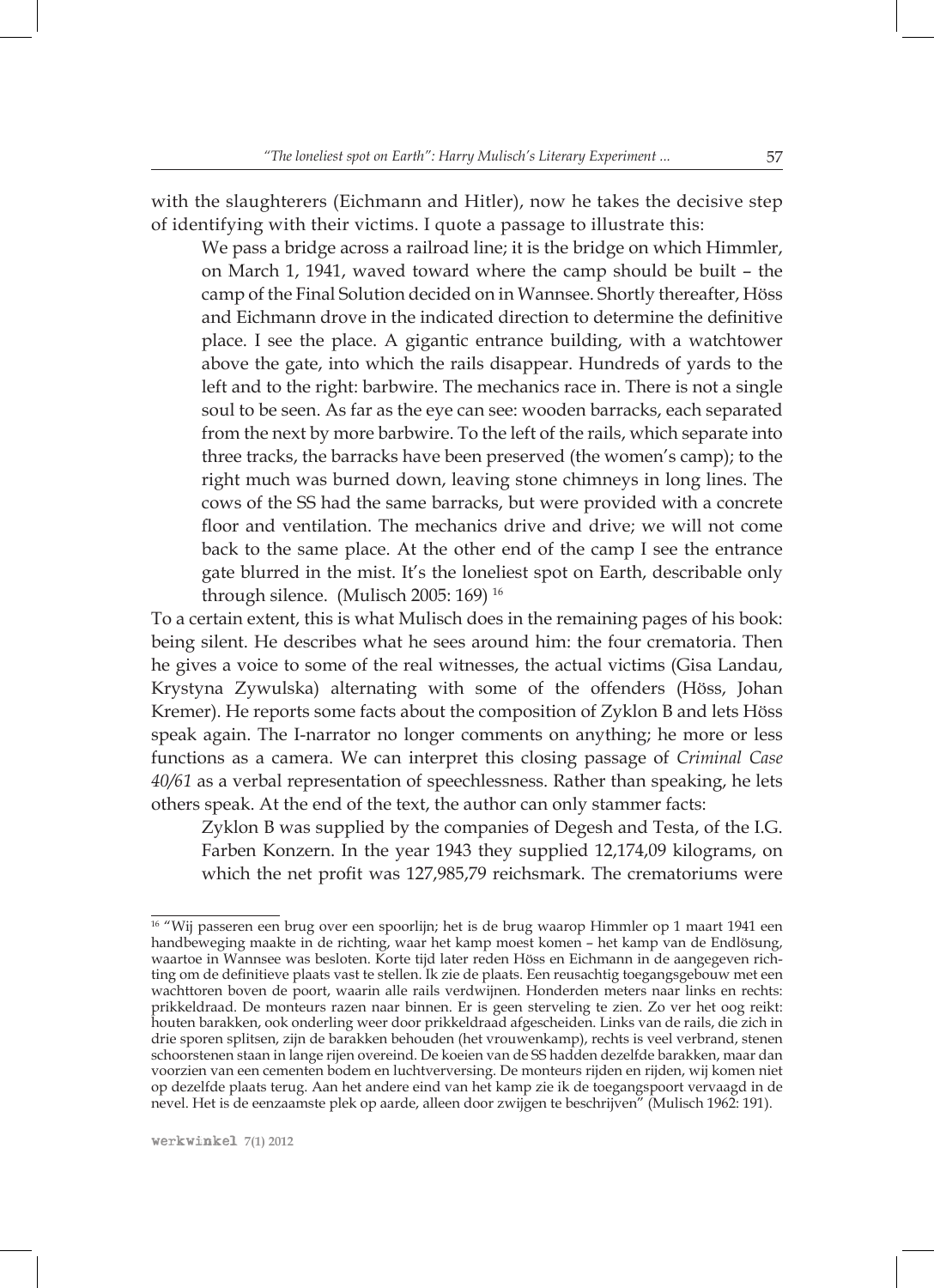supplied by the company of J.A. Topf & Söhne in Wiesbaden. On January 5, 1953, this company obtained patent no. 861731 for the 'treatment and processing for the burning of corpses, cadavers, and parts thereof.'

And in the white mist the Sun of Birkenau is hanging. In the distance the locomotives are still steadily blowing their whistles. (Mulisch 2005: 171) 17

At the end of the book, the intellectual reporter is dumbfounded. The only thing he can do now is enumerate facts and quotes. These facts and quotations placed together give us a horrifying picture of the incomprehensible evil of Auschwitz. In the last line, nothing is left for him but to watch (the sun) and listen (to the echoes of the locomotives). The narrator of *Criminal Case 40/61* ends up in the death camp. This means that he has penetrated into the heart of evil, he identified with the victims (because he is there), but he wasn't able to really identify with them (because he is there in 1961). The final answer to the question of Eichmann is this image he shows us. He takes the reader to the ultimate end point. The ending that was also the starting point of his research. The station where the trains arrive, the loneliest place on earth. The answer to the Eichmann enigma cannot be given in discursive language, the writer needs metaphors to give us an idea of the unimaginable.

#### **8. Conclusion**

In this report, the literary writer develops a highly personal and literary way to write about Eichmann. Above I outlined a number of techniques he used to achieve this goal. First, Mulisch makes use of an autofictional construction. Writing about Eichmann, Mulisch thinks about himself and creates himself as a writer again. The literary experiment he engages in changes his authorship and his self-image fundamentally. Second, Mulisch uses a (metaphorical) way of thinking and writing that transgresses the journalistic or historicist mimeticreferential and discursive ways of writing. A problem as complex as the essence of evil can not be comprehended with the methods of journalism and history only, the Eichmann enigma calls for a *new* language.

<sup>&</sup>lt;sup>17</sup> "Zyklon B werd geleverd door de firma's Degesch en Testa van het I.G. Farben Konzern. In het jaar 1943 leverden zij 12.174,09 kilo, waarop een zuivere winst werd gemaakt van 127.985,79 RM. De krematoria werden geleverd door de firma J. A. Topf & Söhne, Wiesbaden, die op 5 januari 1953 in de Bondsrepubliek het oktrooi no. 861731 verwierf voor een '*Verfahren und Vorrichtung zur Verbrennung von Leichen, Kadavern un Teilen davon*.' En in de witte nevel hangt de zon van Birkenau. Ver weg fluiten nog onafgebroken de lokomotieven" (Mulisch 1962: 194).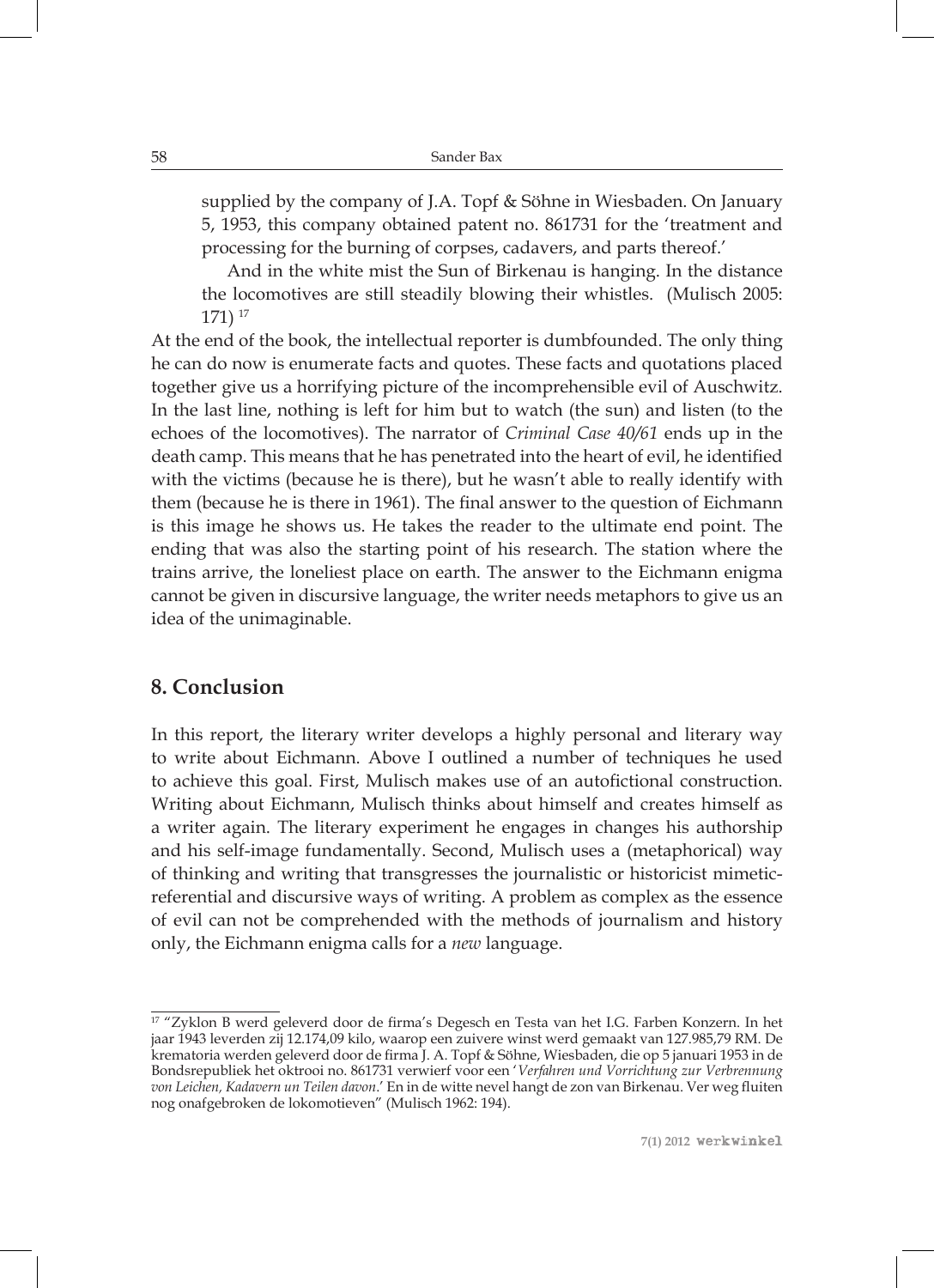Central to Mulisch's literary method are two principles: that of the invention of language and images (remember how Mulisch used E.T.A. Hoffmann's *Der Sandmann* as a metaphor to come to understanding) and that of the radical identification. The former principle starts from the assumption that in order to understand reality, the literary writer has to approach reality as if it were a literary text. Like the Olimpia doll in the Hoffmann story, Eichmann becomes the main character in Mulisch's text. Eichmann therefore was not only a creation of Hitler, he becomes a creation of Mulisch too.

Here we encounter the second principle. Following Thomas Mann it is central to Mulisch's writing to take up contact with the dark side of the myth. A literary writer will only understand Eichmann if he dares to put himself at risk. To do so, the writer has to let go of the conventions of objectivity and reliability and approach the war criminal in a literary way. In the chapters in Berlin and Oswiecim, Mulisch makes himself the metaphor with which he approaches the past. He is Eichmann (by standing in his headquarters), he is not Eichmann (because he is there in 1961). He is a victim (standing in Auschwitz) and he is not a victim (because he is there in 1961, in Oswiecim). The mystery of reality that Mulisch speaks of can only be approached when a writer uses all the freedoms literature allows him to use. This literary method is in essence related to the freedom to say and write whatever you think is right. It is free, but not obligatory: it requires the writer to be willing to put himself in the game and to put himself at risk.

#### **Bibliography**

- Abrams, M. H. 1953. *The Mirror and the Lamp: Romantic Theory and the Critical Tradition.* Oxford: Oxford University Press.
- Bax, Sander. 2007. *De taak van de schrijver: Een poëticaal debat in de Nederlandse literatuur, 1968-1985* [The writer's task: A debate on poetics in Dutch literature, 1968-1985]. Den Bosch: Next Editions.
- Broek, Ilma van den. 2003. "De persoonlijke politiek van New Journalism" [The personal politics of New Journalism]. *Tijdschrift voor Mediageschiedenis* 6.1. 108-121.
- Buurlage, Jos. 1999. *Onveranderlijk veranderlijk: Harry Mulisch tussen literatuur, journalistiek, wetenschap en politiek in de jaren zestig en zeventig* [Unchangeable changeable: Harry Mulisch between literature, journalism, science and politics in the sixties and seventies]. Amsterdam: De Bezige Bij.
- Ceelen, Han, en Jeroen van Bergeijk. 2007. *Meer dan de feiten: Gesprekken met auteurs van literaire non-fictie* [More than the facts: Interviews with writers of literary non-fiction]. Amsterdam: Atlas.
- Drion, Huib. 1966. "Tussen massamens en kunstenaar: Mulisch over Eichmann" [Between mass man and artist: Mulisch on Eichmann]. *Tirade* 10.118. 628-633.